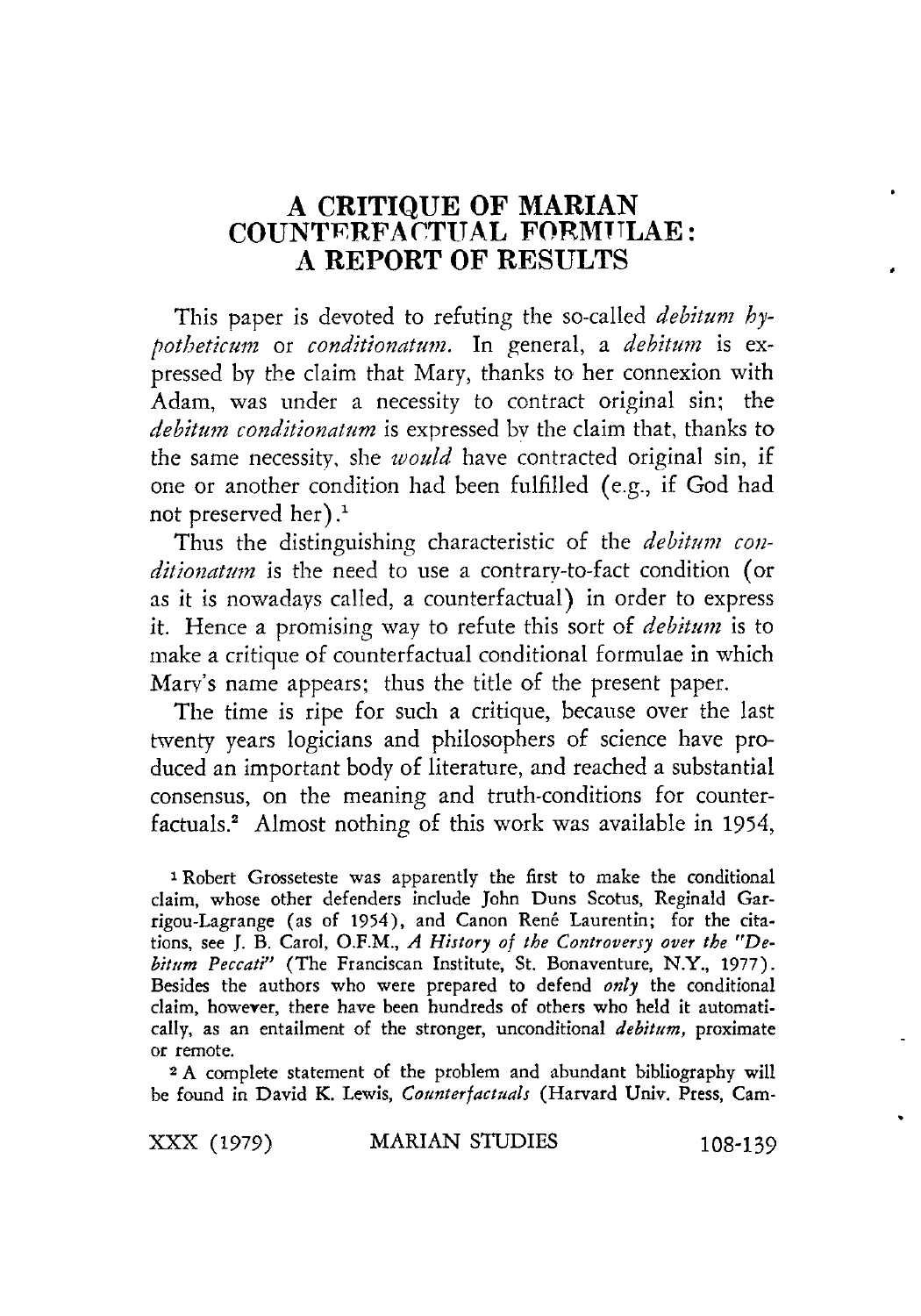when the *debitum* problem was solemnly debated at Rome and enjoyed a brief vogue.<sup>3</sup> The fact that theologians have had more fundamental questions to face since the Council is at least one reason why the recent formal-logical achievements have never been applied to the Marian *debitum,* which many theologians have considered an arcane (not to say trivial) matter in any case. There is also another reason.

The recent work in formal logic is rather technical; it cannot be read without a certain amount of background in standard symbolic logic, model theory (or formal semantics), and metamathematics. Unlike their medieval predecessors, today's theologians have failed to keep abreast of the formal logic of their own time, much less the semantics and related philosophical disciplines. The result is a pity and a headache. It is a pity, because the predominantly hermeneutical concerns of post-Conciliar theology need the tools of semiology.4 It is a headache, because the theologian who does wish to exploit the new resources is often unintelligible to his colleagues, and few theological journals are equipped to print the standard symbolic notations, which are taken for granted in the better philosophical journals, and without which it is often impossible to proceed rigorously.<sup>5</sup>

bridge, 1973); Robert C. Stalnaker, *A Theory of Conditionals* in Nicholas Rescher, ed., *Studies in Logical Theory* (Blackwell, Oxford, 1968); **Robert C. Stalnaker and Richmond Thomason,** *A Semantical Analysis of Conditional Logic* **in** *Theoria* **36 (1 9 7 0 ) 24-42; for a differently based and less complete, but in some ways more accessible, approach see Howard C. Wasserman,** *An Analysis of the Counterfactual Conditional* **in the** *Notre Dame Journal of Formal Logic* 17 (1976) 395-400.

**3 The proceedings of the Roman debate are in** *V gl* **11, which appeared in 1957.**

**4 Cf. the conclusion of the present writer's article,** *Criteria for Doctrinal Development in the Marian Dogmas: An Essay in Meta-theology* **in** *MS* 28 (1977) 47-97.

**5 The present paper, or rather what would have been the present paper, is a case in point. The author prepared and announced for publication** (cf. MS 29 [1978] 135, 187) a fully-argued critique of the Marian **counterfactuals. It was couched in what the author hoped was a com-**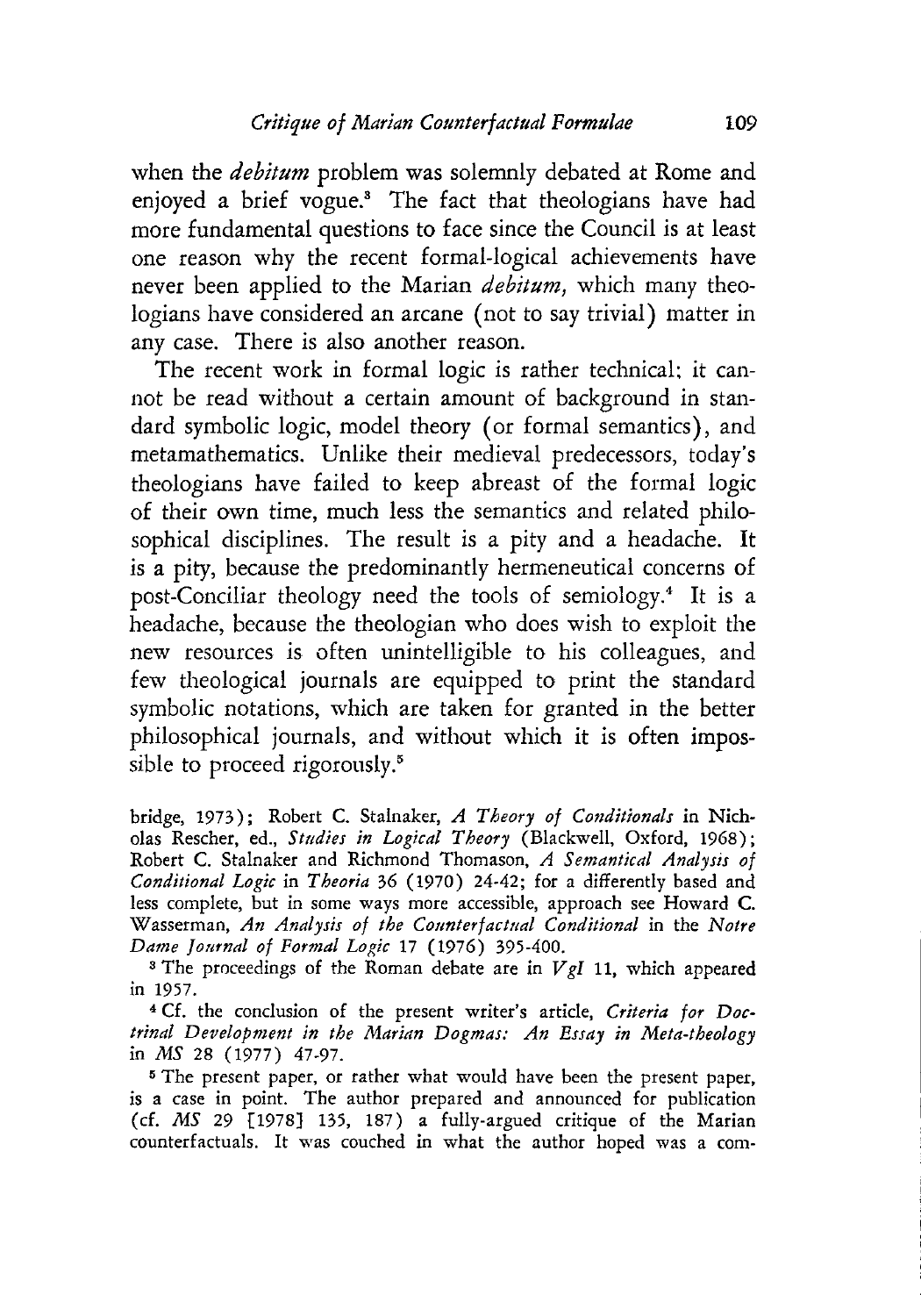Now, before one launches upon the topic at hand, a word or two of defense seems in order. Isn't the *debitum peccati,* one may ask, a curiosity of pre-Conciliar theology? Is it not eccentric to be discussing the thing today at all, much less mastering the machinery of mathematical logic, to no better purpose?

I should respond, first, that the *debitum* is worth talking about because it is an answer, albeit a flawed one, to two questions of abiding importance. The questions are: what is the place of Mary in theological anthropology? And, in particular, how does the mystery of the Immaculate Conception illuminate, or qualify, an adequate theology of original sin? It is no great exaggeration to say that the *implicit* answers to these questions in the more familiar manuals are, respectively, "none to speak of" and "not at all." The tracts on man and grace proceed without a mention of the woman who was *gratia plena.* The tract on original sin thrashes out the causes why we have it— and scarcely notices that the same alleged causes in Mary didn't produce it. One has to read the *Mariologia* before discovering that maculism isn't true!

Has the situation improved since the Council? There are influential quarters in which it has not. One would be hard pressed to name works more widely respected, or more typical of what is best in post-Conciliar developments, than those of Maurizio Flick and Zoltán Alszeghy. But take in hand their *Fondamenti di una antropologia teologica* and the later vol-

**promise idiom: formalization was kept to a minimum for the sake of theological readers and yet not altogether excluded, so that an interested logician could at least see with fair accuracy what the critique amounted to from the perspective of his own discipline. Alas, having examined the manuscript, the editor of** *Marian Studies* **informed the author that the projected article (a ) would not be understandable and (b ) would cost the journal an exorbitant sum to print. Gradually brought round to acknowledge the soundness of the editor's judgment, the author agreed to see what could be done within the format of a smaller piece, reporting rather than presenting the critique, and restricting itself to plain English. Hence, after many false starts, the present paper and its subtitle.**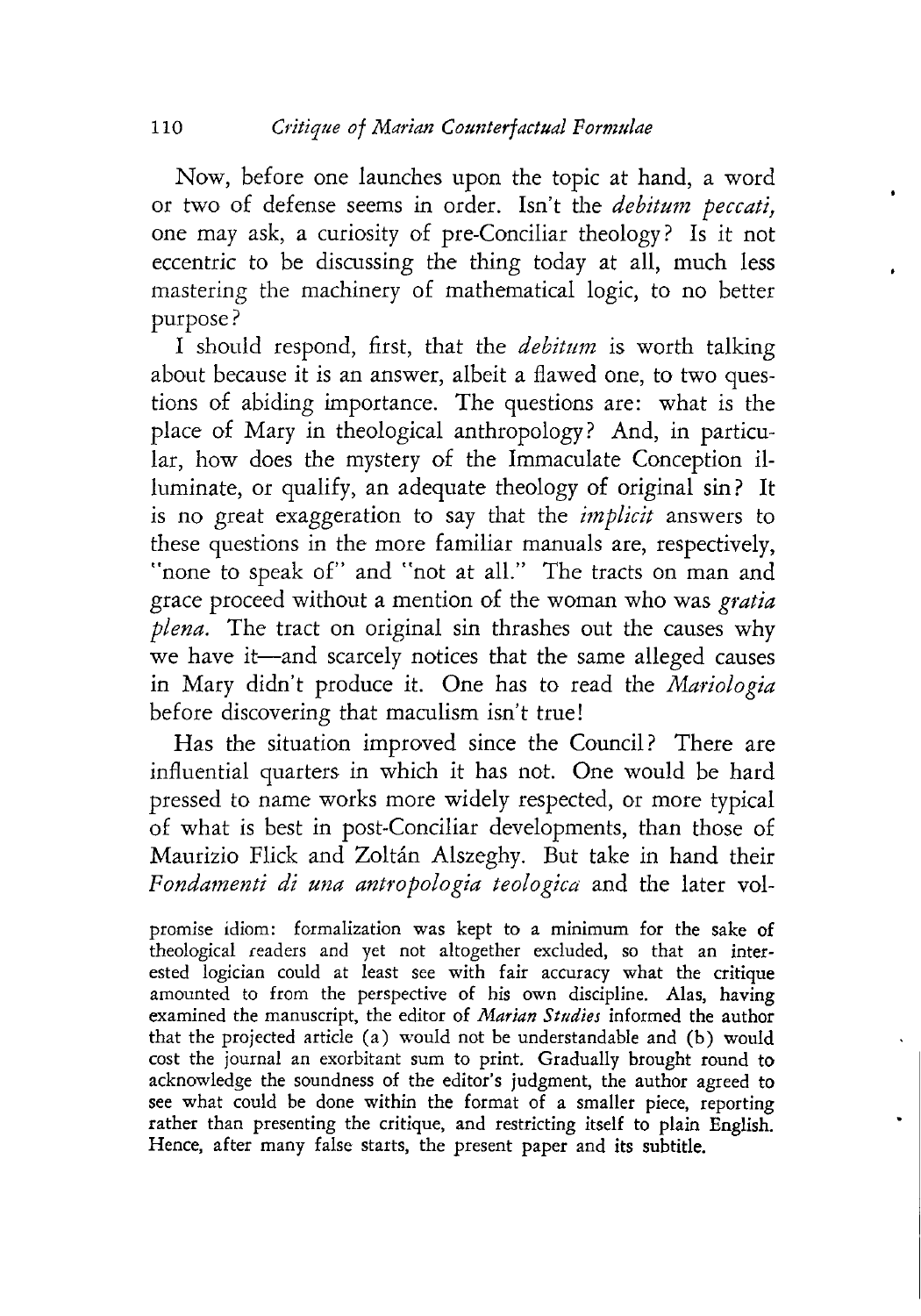ume, Il *peccato originale.* One will look in vain for a chapter, a page reference, or even a footnote on the un-Adamitic daughter of Adam, type of the new humanity.

There is no mystery about what lies behind these preposterous omissions. It is the deeply ingrained habit of thinking that the Immaculate Conception is a fundamentally uninteresting "exception" to an otherwise profound theological pattern. One invokes God's transcendent freedom and the radical unpredictability of grace in order to make of the Immaculate Conception nothing more than a delightful surprise. *In effect* one holds that maculism is *sound* theory graciously belied by fact mitigated, almost, rather than disconfirmed.

Now the *debitum peccati* is just exactly this ingrained prejudice, poured into a technical vocabulary and presented as a distinct bit of theology. (Of course, for the Thomists after Cajetan it was also something more; it was a labor-saving device which, when attached to the Immaculate Conception, guaranteed that Aquinas's treatise on original sin could stand without amendment.) If one objects that *as* a distinct bit of theology the *debitum* is recherché and something of a fossil, one is largely correct; yet the thing is worth discussing, I am arguing, precisely because in the *debitum* the prejudice is out in the open. Where the *debitum* is being asserted, the questions of Mary's place in theological anthropology and of how the Immaculate Conception impacts on the theology of original sin are at least being answered. In a matter where the coherence of theology is at stake, a bad answer is better than none, because it opens the way to debate. Such is my first response in defense of the topic.

I have a second. If, as a distinct bit of theology, the *debitum* is a fossil, nevertheless, as a deep prejudice articulated but not exhausted in that bit of theology, the *debitum* is a ghost and a dangerous one. As ingrained prejudice, the *debitum* is the ghost of maculism. It continues to haunt theology wherever theories of original sin are professionally elaborated without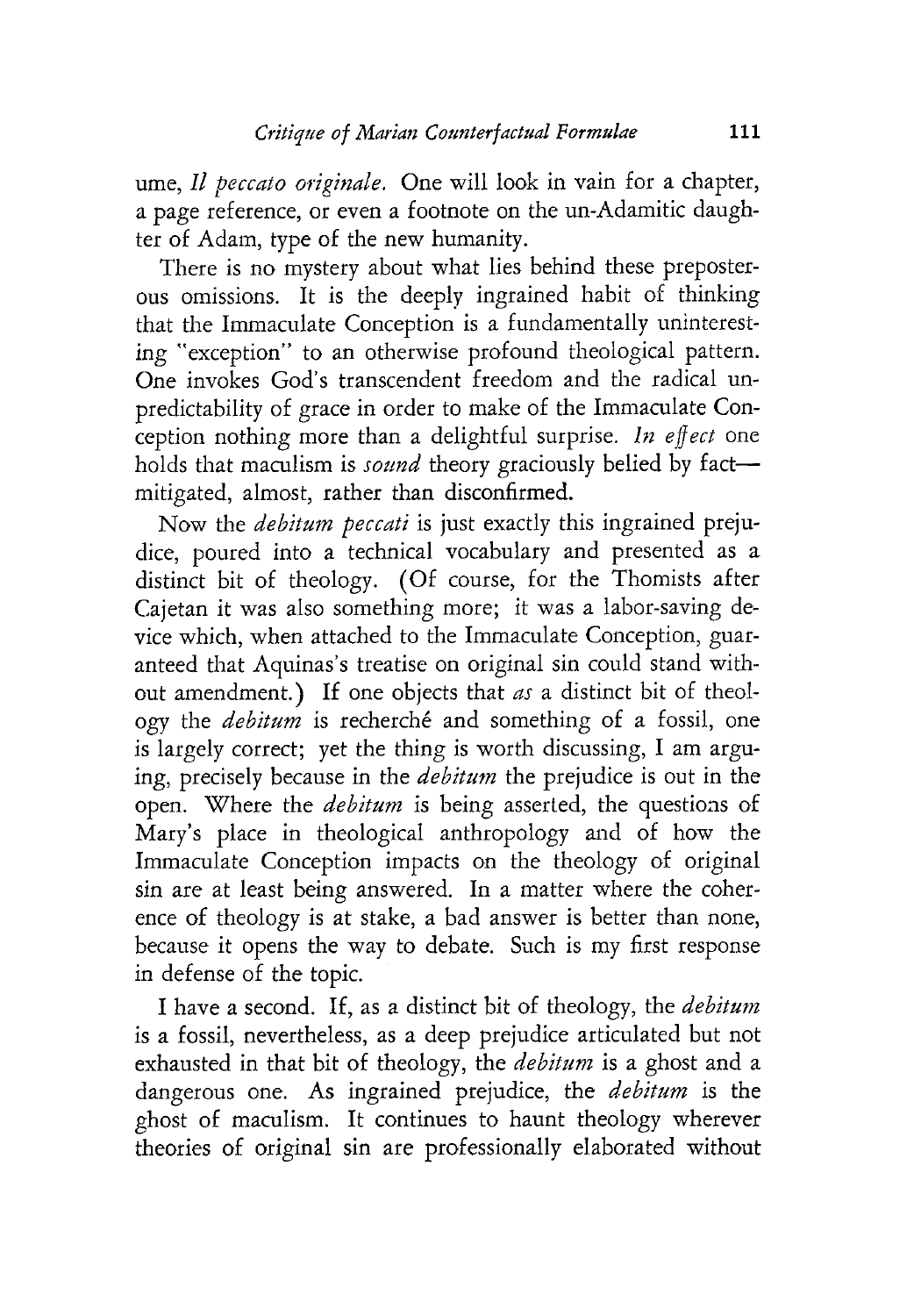so much as a glance at the Marian counter-example.

Listen to the thesis of Flick-Alszeghy on the transmission of original sin (my translation).

**In this conception, the originating original sin consists in the non-correspondence, on humanity's part, to its vocation of being the mediator of salvation. Thereby, every individual who enters by birth to become part of this humanity finds himself in a situation of** "dis-grace" both in an ontic sense (lack of sanctifying grace and of **the theological virtues) and in a personal sense (incapacity to opt** for God).<sup>6</sup>

In this passage, 'humanity' does not refer to human nature precisively abstracted but to the race itself as a bio-historical community. The old infected flesh has been replaced by an infected "situation," which is mankind's historical condition. "Everyone" born into this community in its present condition "finds himself" in original sin, because the humanity which now exists both inside him and around him fails to mediate salvation to him. Now, shall we reason a little? We have a major premise about everyone. As a minor, it is incontrovertible that Mary entered by birth into the common humanity, which fails of itself to mediate salvation. If the theory is correct, she ought to have contracted original sin. The theory would not be asserted if it were not thought correct. Ergo the *debitum.* And why be surprised? The *debitum*-prejudice is already contained in the structure of the theory. Like a ghost waiting for a second chance at flesh, the *debitum* is in the theory like a mistake waiting to be committed again.

**6 M. Flick and Z. Alszeghy, Il** *peccato originale* **(Brescia: Editrice Queriniana, 1972) 323. The passage is admittedly not as clear as one would like. The authors do not say, in as many words, that entrance by normal generation into the human race as we find it in history is the sufficient condition for the contraction of original sin. But this latter is certainly the most natural construal, and I have been unable to find a passage that is clearer or that serves to cast doubt on such a construal. A great deal of contemporary theological writing seems almost to shrink from clarity, but a full airing of that complaint would take us far afield.**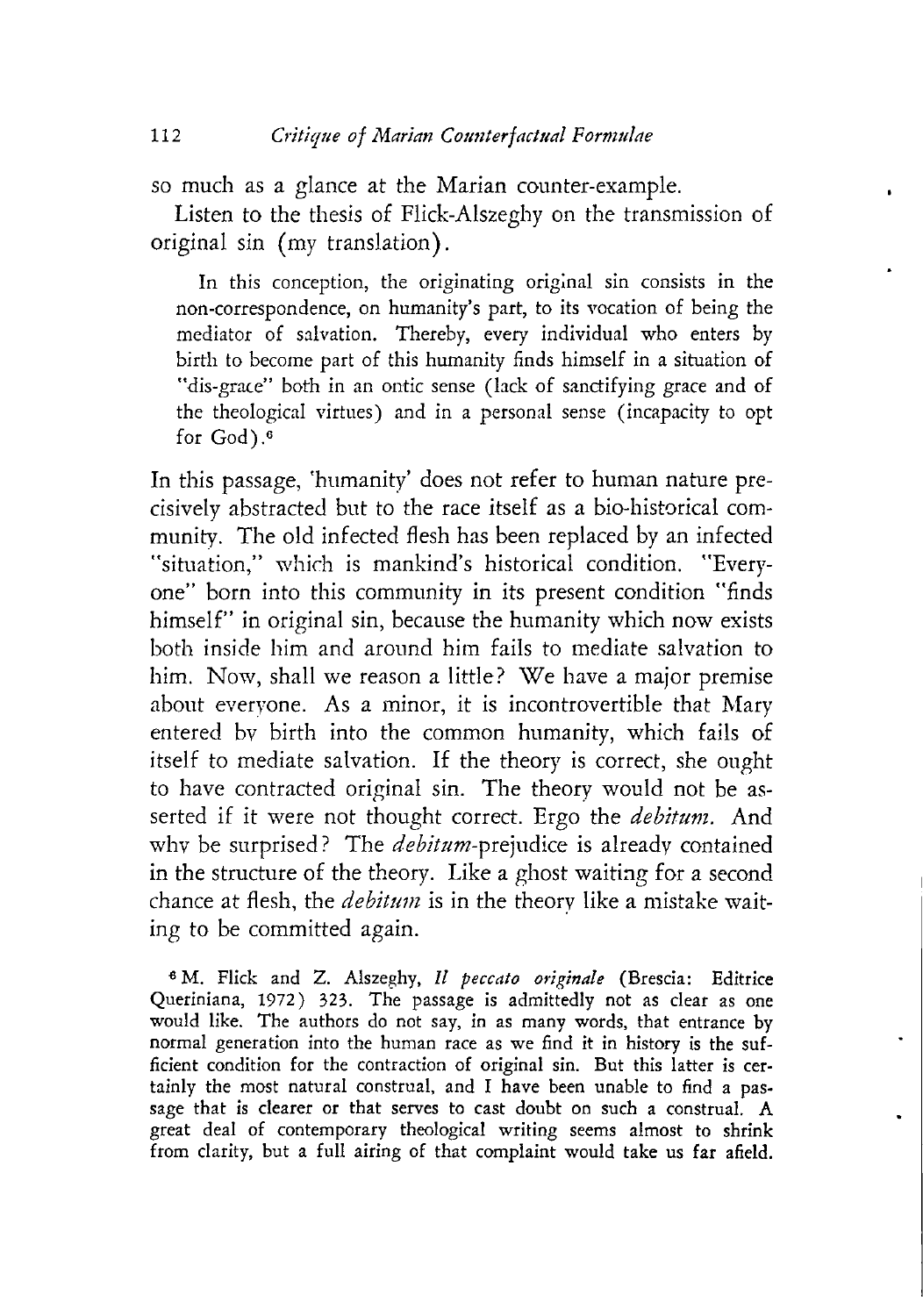So, my second response is that the *debitum,* while dead in the sense of being "out of print" as an explicit theory, is still influential as a prejudice. In fact, its effects have grown worse since the Council. Interest in Marian theology has declined visibly among academic theologians. Every Marian truth other than the divine maternity (and perhaps the virginal conception) has been thrust to the bottom of some "hierarchy" of importance. Theologians of national stature have declared the Immaculate Conception "obscure and remote from the heart of the Christian faith." It is not uncommon to attribute these deplorable tendencies to an honourable cause: to *Lumen gentium,* or to a change in devotional taste, or to a new theological agenda prompted by ecumenism. But their real cause, I think, is that same prejudice which for centuries has isolated certain Marian dogmas as remote and irrelevant to the heart of Catholic theology. Hence it is reasonably clear that a renewal of Marian theology (as distinct from Marian devotion) is virtually impossible until every articulated form of that prejudice (i.e. every form of the *debitum)* has been confronted and refuted. Those who think that a vigorous renewal of Marian theology is desirable will therefore grasp the justification of the present topic.

*'Debitum,'* like the Latin modal verb from which it derives, is ambiguous. In a first usage, it indicates an obligation of the civil order, as in debts and contracts. By an easy extension, it is used to indicate an obligation of the juridical order, dealing with what is enjoined by statute (whether or not the statute is enforced in a particular case). Thirdly, by another easy extension, *'debitum'* is used to indicate a moral obligation, attaching to what is enjoined by conscience, by the Natural Law or by divine justice. Native to the Biblical perspective is a combination of the first and third of these ideas into the notion of "covenant" obligation. It will be convenient to group all of these usages together under the label of juridico-deontic *debitum.*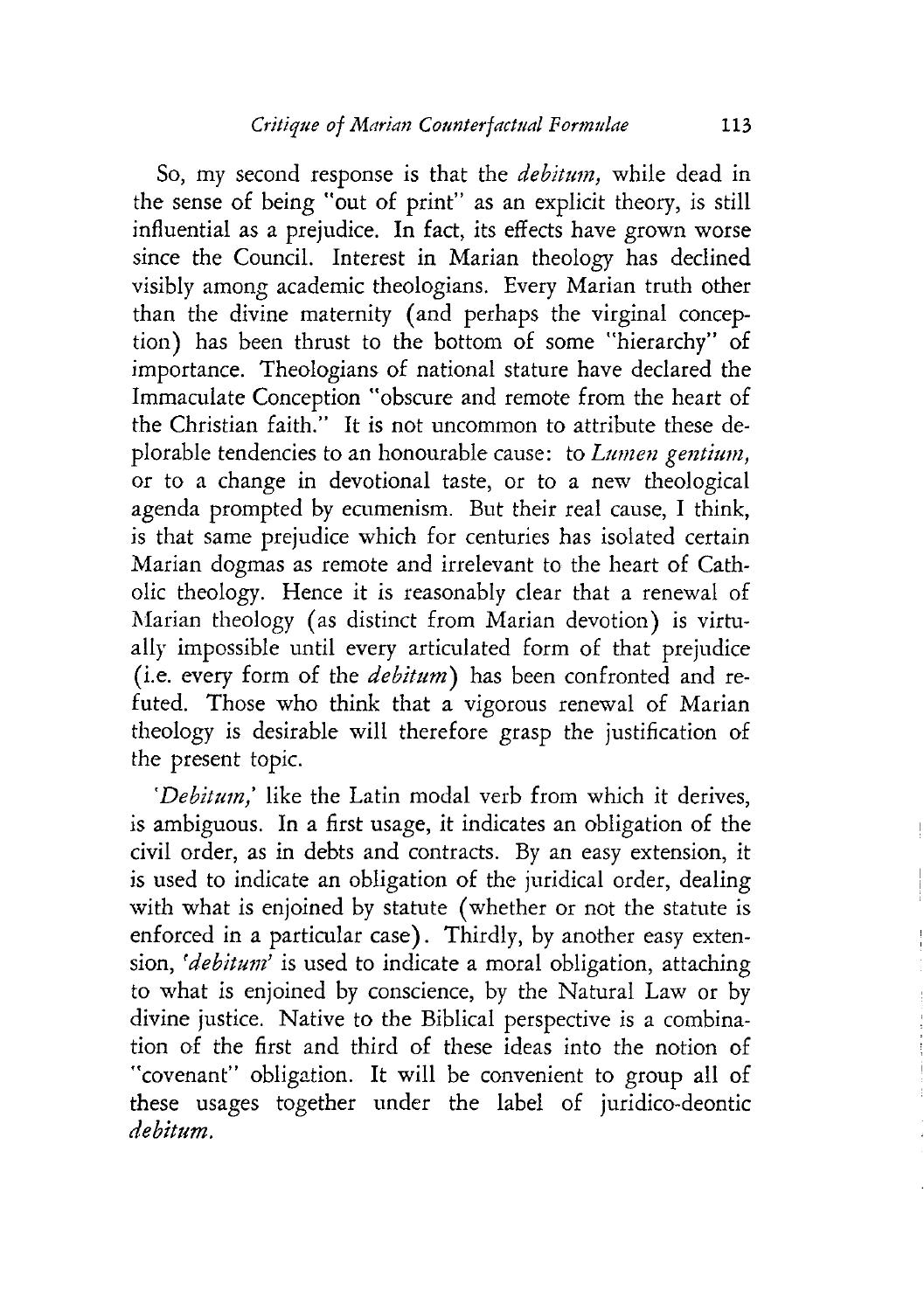Then, thanks in part to the confused thinking which treats regularities of nature as though they were God-given statutes, '*debitum'* acquires another usage, in which it bespeaks physical compulsion or causal necessity. In this usage, a thing "has to" happen *(debet accidere)* just in case a condition sufficient for that thing is fulfilled. This usage we shall label the nomological *debitum.7*

Lastly, there is an important doxastic usage. A thing "ought to be" the case if it follows logically from one of our beliefs. For example, believing traffic conditions to be as usual on the highway, we say that John ought to be home by 6 o'clock. At 7:30, with still no John, we say in the light of the same belief that John ought to have been home over an hour ago (*debuit*). This 'ought to have been' expresses falsification of a *consequence* of a belief (and hence falsification of the belief itself, which is why, in the example cited, we begin to worry that there may have been a traffic accident). This usage, which is overlooked in the Mariological literature, we shall label the doxastic *debitum.*

About these three sorts of *debitum,* in regard to their applicability to Mary, I have established in a previous article the following conclusions.<sup>8</sup>

**7 By distinguishing the juridical usage of 'law' (statute) from the nomo**logical usage (a "law" of nature), I do not intend to insinuate any grand **philosophical theses. I simply take seriously the following obvious differences. A law in the nomological sense is a formula which describes an order-in-the-real, enters into the texts of** *explanatory* **theories, and serves to** *predict* **the behavior of the real either deterministically or statistically. A law in the juridical sense is nothing of the kind: it does not describe, it does not enter into a body of theory, and it does not serve to predict. It is a directive or prescription addressed to public, free obedience, to which a sanction or penalty is attached. The careful drawing and maintaining of this distinction does not presume an atheistical view of nature, nor does it preclude the possibility of an oddly intermediate sort of law (perhaps the N atural Law ) which partakes of both sides.**

**8 W . H. Marshner,** *A Logician's Reflexions on the Debitum Contrahendi Peccatum*, in *MS* 29 (1978) 134-187.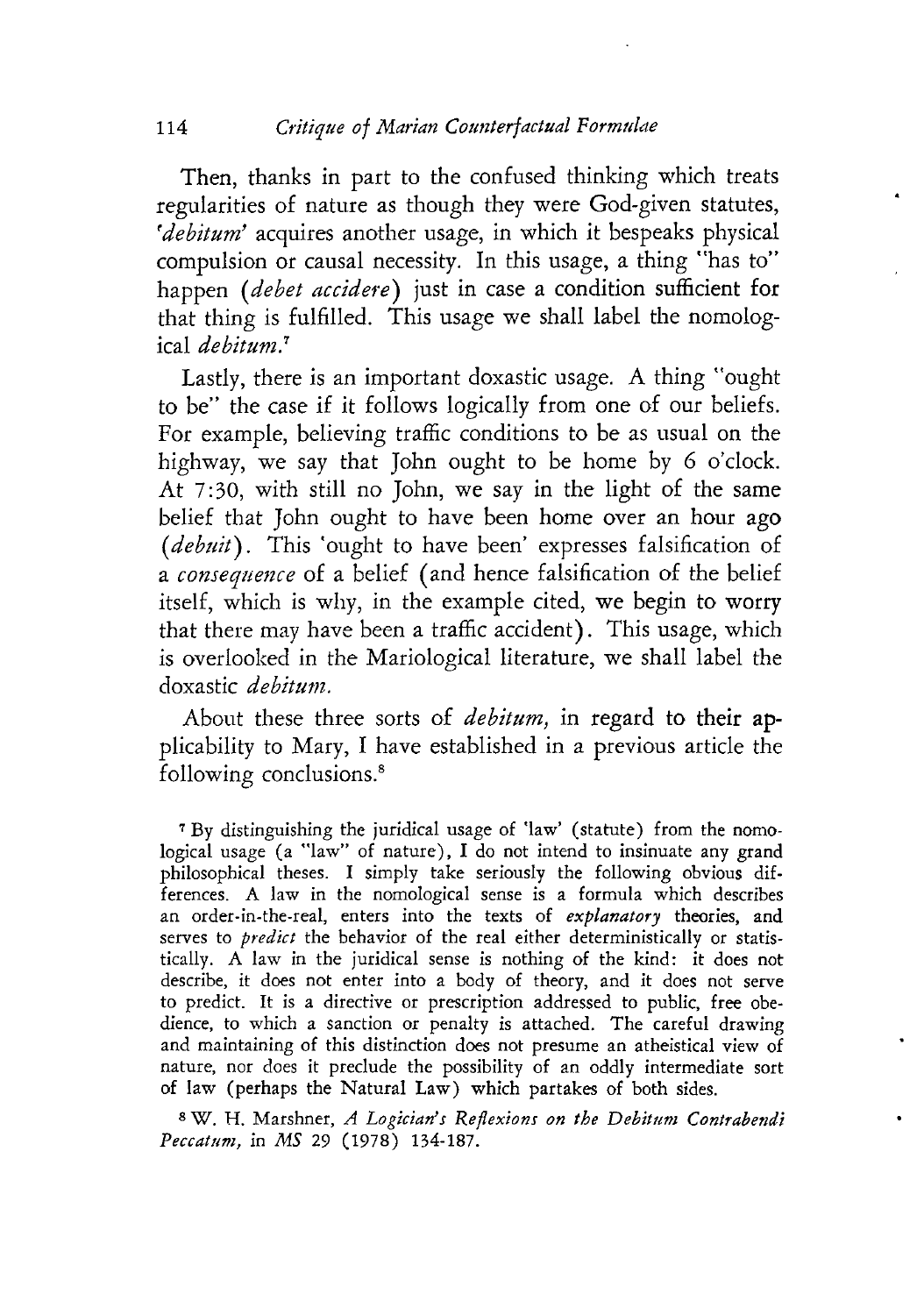(1 ) A juridico-deontic *debitum contrahendi peccatum* makes no sense whatever. The transmission of original sin is not a matter of statute; for, even if there are "laws" involved, they are certainly not the sort of laws which can be disobeyed; nor can it be said that a "law of God" enjoins the contraction of sin.9

(2 ) A nomological *debitum peccati* is at least of the right kind. The regularities by which original sin is transmitted are analogous to laws of nature in formal respects (see above, note 7 ). Nevertheless, a nomological *debitum peccati* which is unconditional (that is, one which is supposed to express a necessitation in the actual world), such as the traditional "Thomistic" *debitum proximum,* is flatly impossible because self-contradictory. If one claims that every naturally begotten descendant of sinful Adam necessarily contracts original sin, one is saying that such descent is a sufficient condition for the contraction. If one adds that Mary was under this necessity, one perforce says that in Mary's case in the actual world a sufficient condition obtained for her contraction. If one then confesses the Immaculate Conception, one contradicts oneself. It is contradictory to say that a *sufficient* condition obtained and that the consequent did not obtain. It is preposterous to allege that what did *not* happen was nevertheless necessitated.<sup>10</sup>

**9** *Ibid.,* **sections 1.4.1-9. In rejecting juridical accounts of original sin, such as one finds in exemptionists like Montalbanus as well as in debitists like Petrus Aureolus, contemporary theologians are virtually unanimous in any case. One might suppose that a revival of the Biblical theology of covenant would be helpful; after all, divine threats of historical disasters are often part of the covenant as a sanction, so that once the covenant is broken by man, the occurrence of these disasters can be said to be "enjoined" by God in some sense. However, these disasters are always of the external economy of Providence (sufferings in the outward conditions of life, intended to inspire detachment and repentance) never of the internal economy (distribution of interior graces). Hence, in the package which we call "original sin," the element which resists the analogy of covenant sanction is the key element of all, the privation of sanctifying grace.**

**10** *Ibid.,* **sections 1.5.0-1.9.10. Logically speaking, the claim that a suf**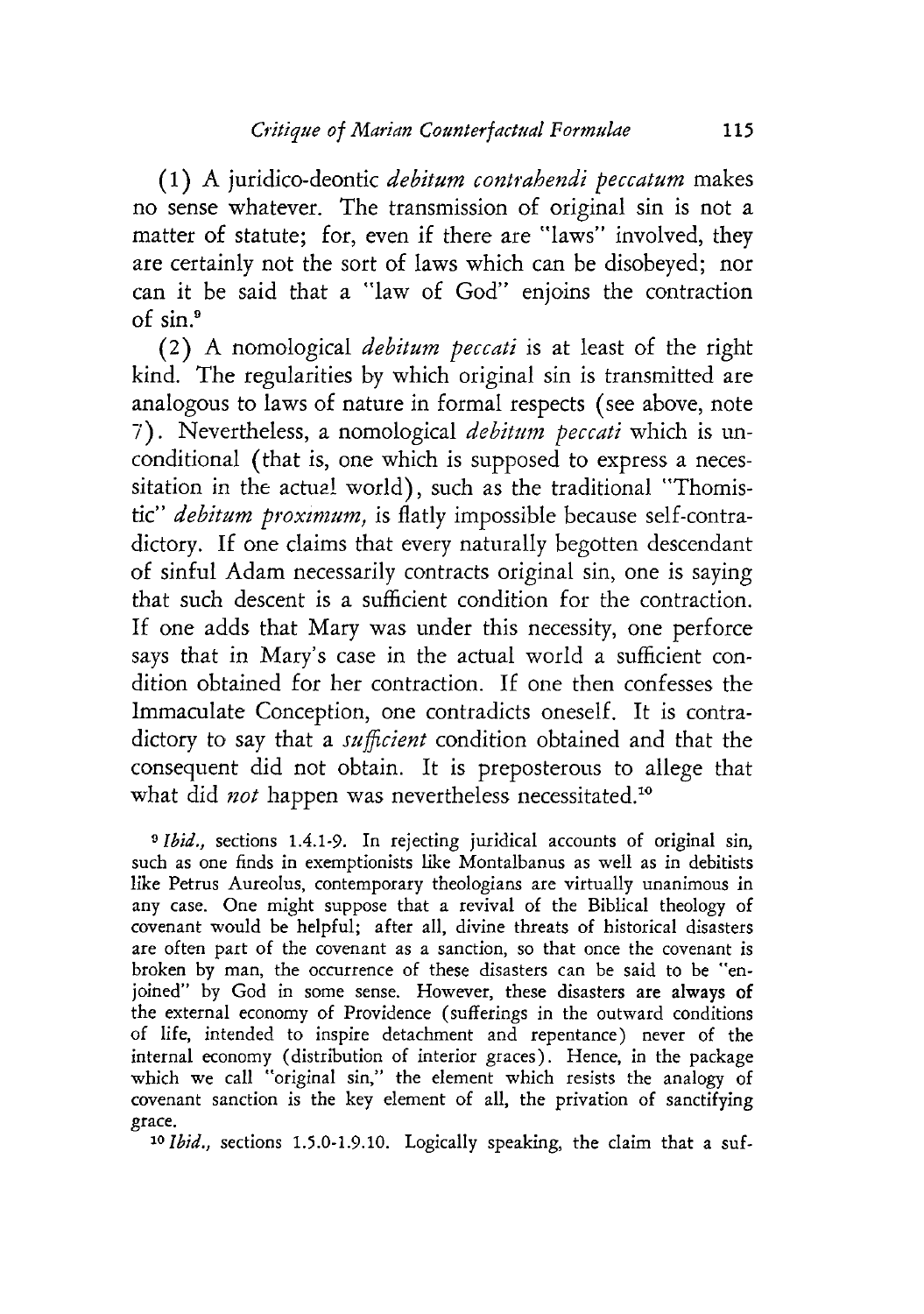(3 ) The doxastic *debitum,* which posits nothing in the real and simply expresses the falsification of a belief through the falsification of one of the belief's entailments, exactly fits the Mariological case. It explains why it *does* seem natural to say that Mary "ought to have" contracted original sin. In the absence of a counter-example, the belief that every natural descendent of sinful Adam contracts original sin seems to be perfectly sound. In the light of that belief, Mary's contraction was something to be expected. When in the course of theological events it was finally admitted that her contraction had not happened, that belief (otherwise apparently well-founded) was falsified; but the theologians who considered that belief to be the *exact and adequate* expression of a revealed datum refused to admit the falsification; hence they fell into the incoherence already noted.11

(4 ) Nevertheless there is a coherent version of the *debitum* which is not doxastic but nomological. It consists of two parts: (a) one recognizes that a sufficient condition for the contraction of original sin did not obtain in Mary's case in the actual world (hence she was neither obligated nor necessitated in  $fact)$ ; but (b) one asserts that her case is sufficiently like the rest of ours to justify this inference: if the relevant conditions which obtain at our conceptions and which are sufficient for

**ficient condition for original sin existed in Mary's case in the actual world is the** *primary* **feature of the** *debitum proximum.* **The quasi-hylomorphic account of why natural descent is such a sufficient condition, with its** *caro infecta,* **is logically secondary, even though historically it has been the most prominent feature of this "Thomistic" theory. Therefore the incoherence of such a** *debitum* **remains even when the "infected flesh" is replaced by something more plausible, such as a sinful "situation," in the style of several post-Conciliar theologies.**

**The** *debitum remotum,* **by the way (lest I seem to have overlooked that protean solution), is at bottom nothing but the claim that Mary fulfilled one or more necessary conditions for the sin's contraction. Logically, such a claim establishes nothing about any sort of obligation or necessitation; cf.** *ibid.,* **sections 1.6.0ff.**

**11** *Ibid.,* **sections 1.6.2-7.**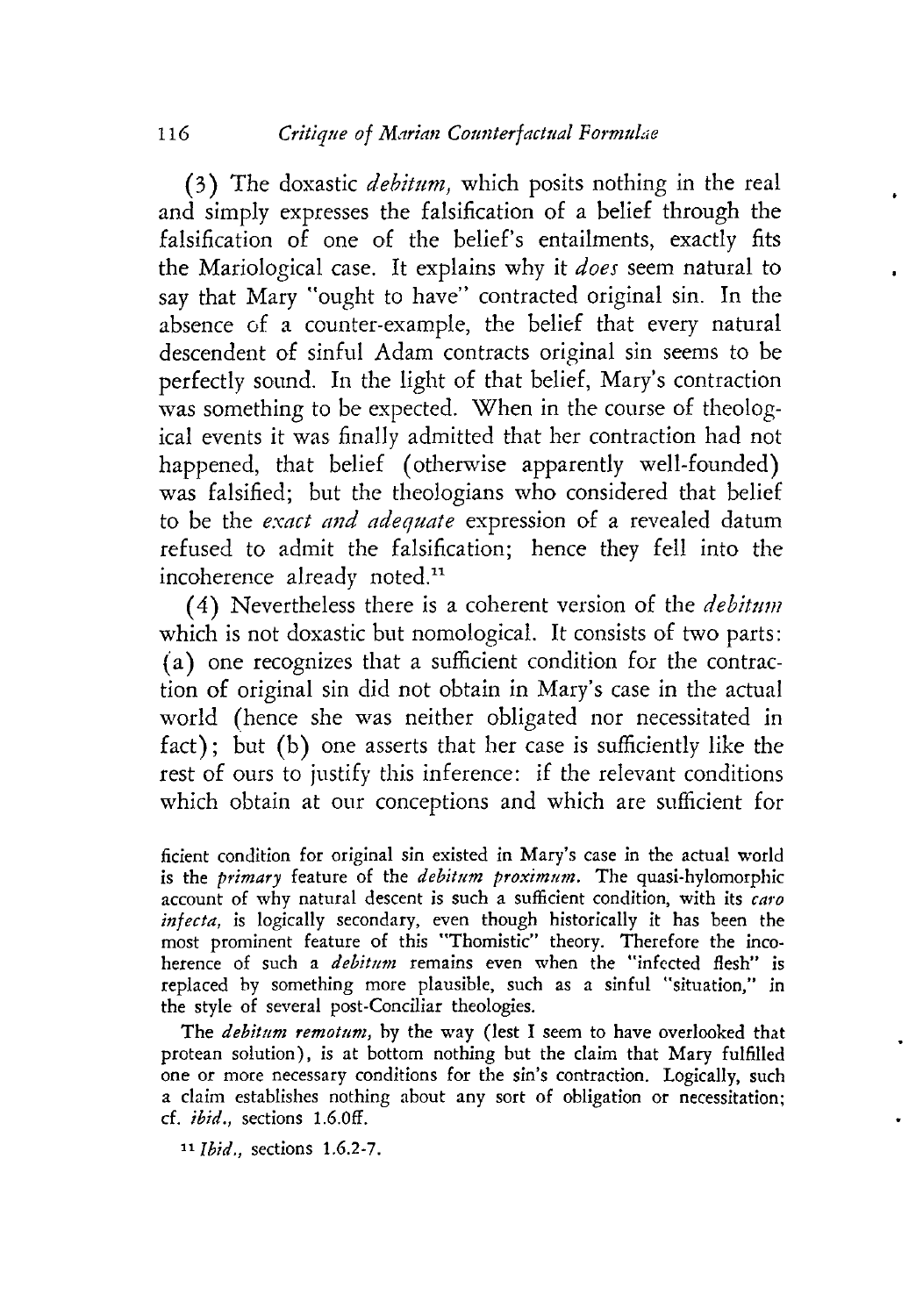cur contraction of sin had obtained at her conception, they would have been sufficient in her case also and hence she would have contracted original sin. This in a nutshell is the *debitum conditionatum.* One claims that it is possible to specify a condition under which it is *true* to say that Mary would have contracted original sin. And because the condition-to-be-specified admittedly did not obtain in the actual world, the need for counterfactual phraseology is evident.

It is often supposed that an assertion of this kind, involving an unfulfilled (and never-to-be-fulfilled) condition, is so "iffey" as to provide even a zealous Immaculist with no motive to refute it. Such complacency is mistaken; it rests upon the assumption that counterfactuals are *about* unrealities, or that they don't assert anything to *be* true, merely that something *would be* true. On the contrary, it is evident that counterfactuals do assert something to be true because we often reject them as false. For instance,

(1) If people didn't smoke, there wouldn't be any forest *fires*

is clearly false. Something in the structure of the actual world makes it false (lightning, among other things). Similarly, if you accept

(2 ) *I f it weren't raining tonight, I would go to the opera* as true, you accept something about my *actual* preferences and intentions. The same is true in theology. To take a slightly absurd example, if we were so ill-advised as to accept

(3 ) *I f her mother had not been a saint, Mary would have contracted original sin,*

we should be committing ourselves to a very odd theory of how original sin is actually transmitted and of where Mary's case fits in the actual scheme of things.<sup>12</sup> One may select a more

**12 Gregory Palamas seems to have maintained that original sin could be had by degrees, and that God therefore chose for Mary's ancestors a line of increasingly just persons, so that the stain might be extinct in her line by the time the Mother of God came to be conceived; see K. Soph**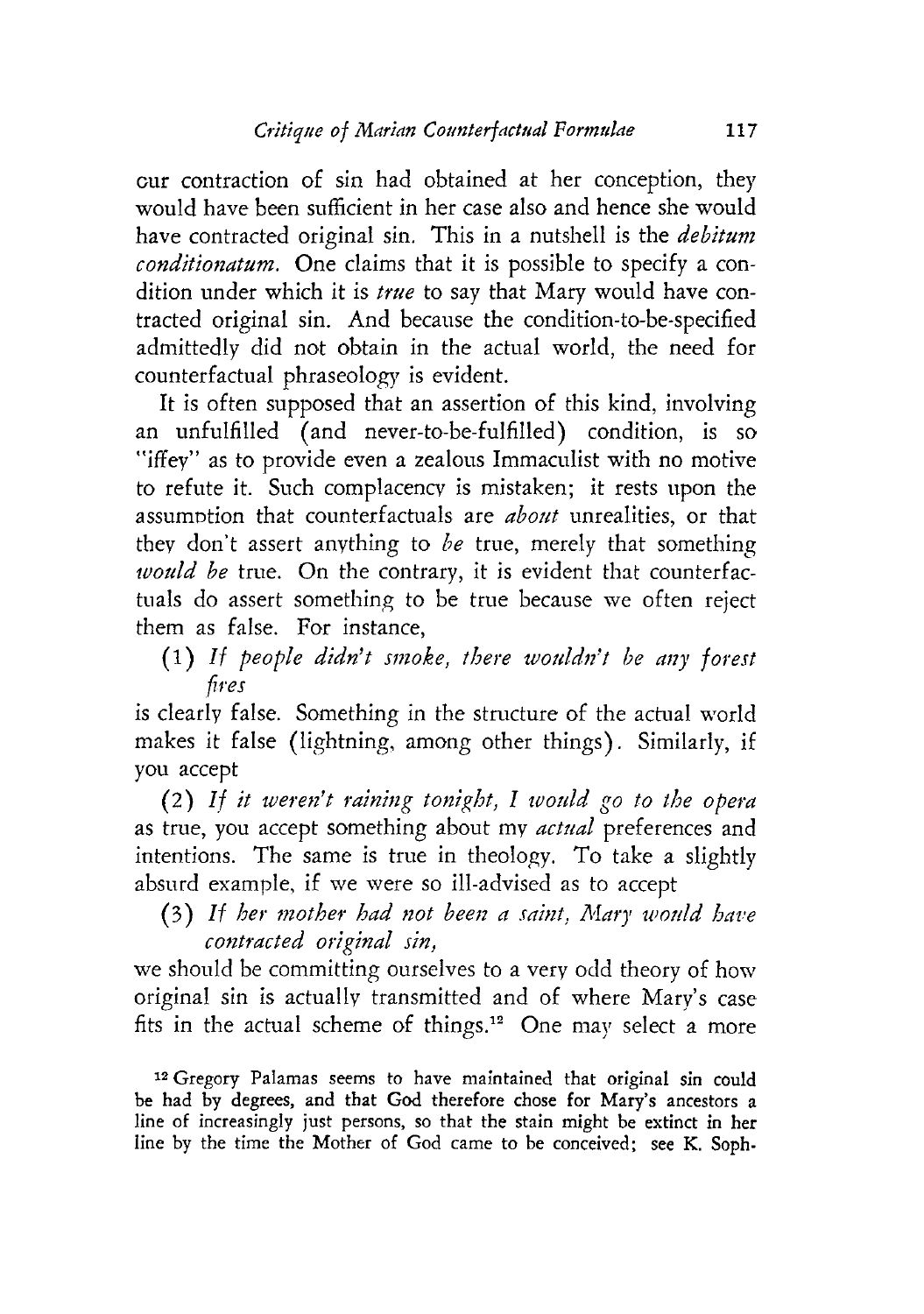plausible protasis, of course; but whatever protasis one selects, one is committing oneself to some theory. This is why the *debitum conditionatum* deserves to be taken seriously as an answer to the question about Mary's place in theological anthropology. I shall argue that it is a false answer, however.

Notice that, although the counterfactual conveys, if true, something about the actual world, it does so in a roundabout way. It posits an alternative course of events or alternative "possible world" in which its protasis is true. How is this alternative world related to the actual world? It is related by what we may call *minimal alteration.* Look again at

(2 ) *I f it weren't raining tonight, I would go to the opera.* This does *not* assert that whenever it fails to rain at night I go to the opera, only tonight it is raining. *Nor* does it assert that, if *only* it weren't raining, I would go to the opera tonight no matter what else might be the case. (After all, what if there were a calamity?) No, it merely asserts that, absent the rain, *but all other currently true conditions remaining as much as possible the same,* I would go to the opera. Thus the counterfactual posits a minimal alteration. Of course, one can usually think of a number of ways in which this minimal alteration might be conceived, so that the counterfactual protasis posits, in a typical case, a whole family of possible worlds; but however many they may be, all those "worlds" agree in this: they differ from the actual world "just enough" and "only enough" to make the protasis true. Let us give such minimally altered possible worlds a convenient name. Relative to each counterfactual protasis, let us call them the protasisworlds. For example, in

(1) If people didn't smoke, there wouldn't be any forest *fires,*

the protasis-worlds are all those possible worlds which differ from the actual world just enough to make it true that no one

**okles,** *Tou en hagiois patros hemon Gregorion ton Palama homiliai kb'* **(Athens: 1861) col. 945.**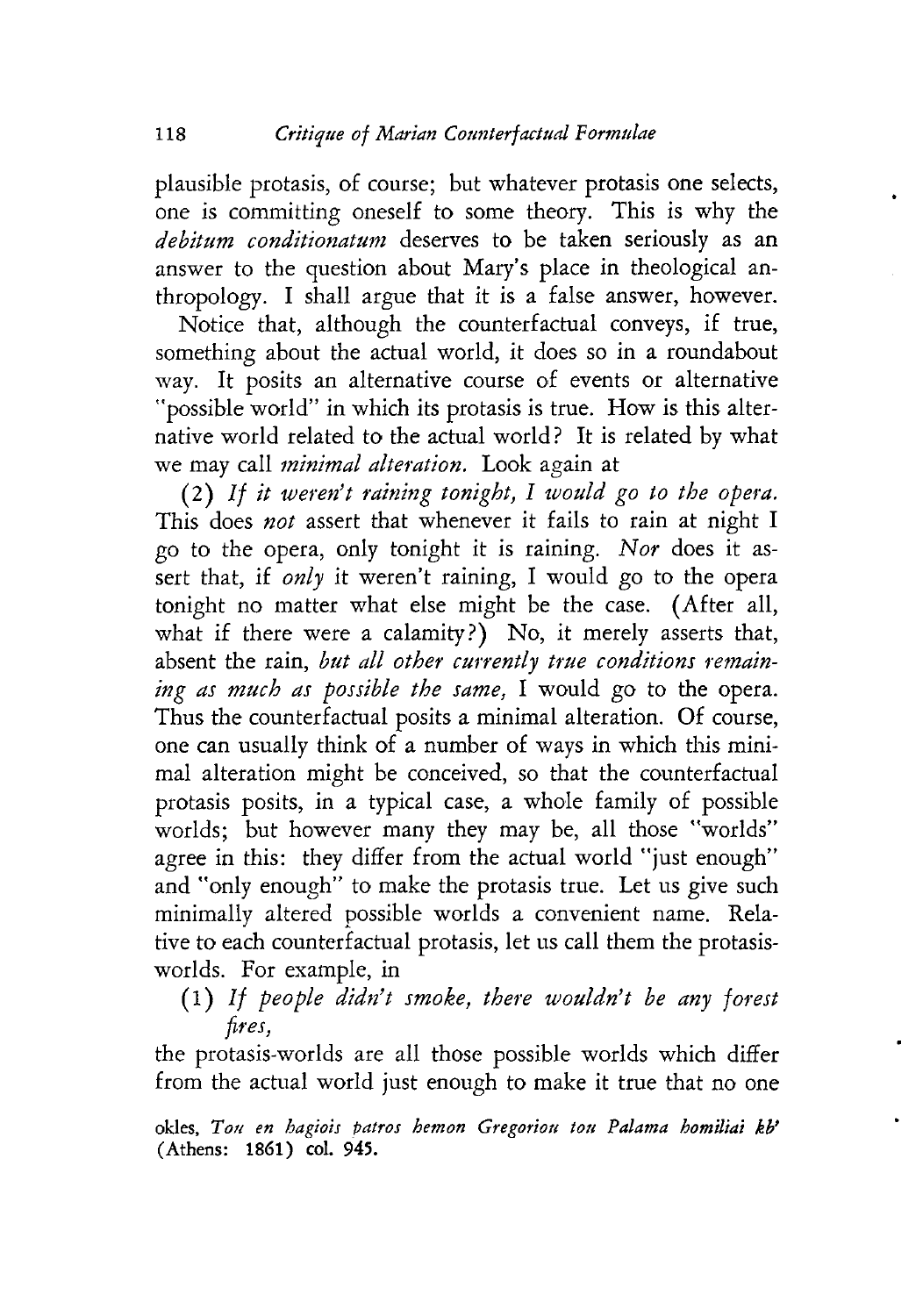smokes. Now, why is that proposition false? It is false because in such worlds there is a lot of carry-over from the actual world. Many facts and many principles *remain* true. In this case, it remains true in the protasis-worlds that lightning sometimes causes forest fires, and hence it fails to *become* true in those worlds that there are no forest fires. By contrast,

(4) If people didn't smoke, there wouldn't be any tobacco *shops*

is true, because in the same protasis-worlds it *remains* true that shops exist to supply a demand, and hence it *becomes* true in those worlds that tobacco stores don't exist.

It is now easy to see why counterfactuals, by talking about possible worlds, reveal the deep structure of the actual world; they do so by means of the carry-over fact or principle, which remains true because the protasis worlds are minimal alterations. It is also easy to see what is required for a counterfactual to be true. The generalized example, 'if *P* were the case, *Q* would be the case,' is true if and only if *Q* is true in every protasis-world, where *P* is the protasis.13

There follows an important rule about truth in counterfactuals. The indicative formulae which we can disengage (desubjunctivize) from protasis and apodosis respectively have to be able to be true *together* in the protasis-worlds. As logicians say, they must be "jointly satisfiable"; otherwise the counterfactual cannot be true. The hope of a sentimental killer,

(5 ) *Grandma would be happier if she didn't exist,*

is preposterous, because, given the carry-over principle that

**13 Similarly, there is a weaker counterfactual which is expressed in** terms of 'might' rather than 'would.'; e.g., 'if it weren't raining tonight, **I might go to the opera.' This weaker counterfactual is true, if and only if 'I go to the opera' is true in** *at least one* **protasis-world. The 'might' counterfactual has been used sometimes in theology to express the socalled** *potentia naturalis peccandi;* **it does not amount to a** *debitum* **of any kind. For a modern example, see Cándido Pozo, S.J.,** *El Credo del Pueblo de Dios: Commentario Teológico,* **2nd. ed., (M adrid: Biblioteca de Autores Cristianos, 1975) 136.**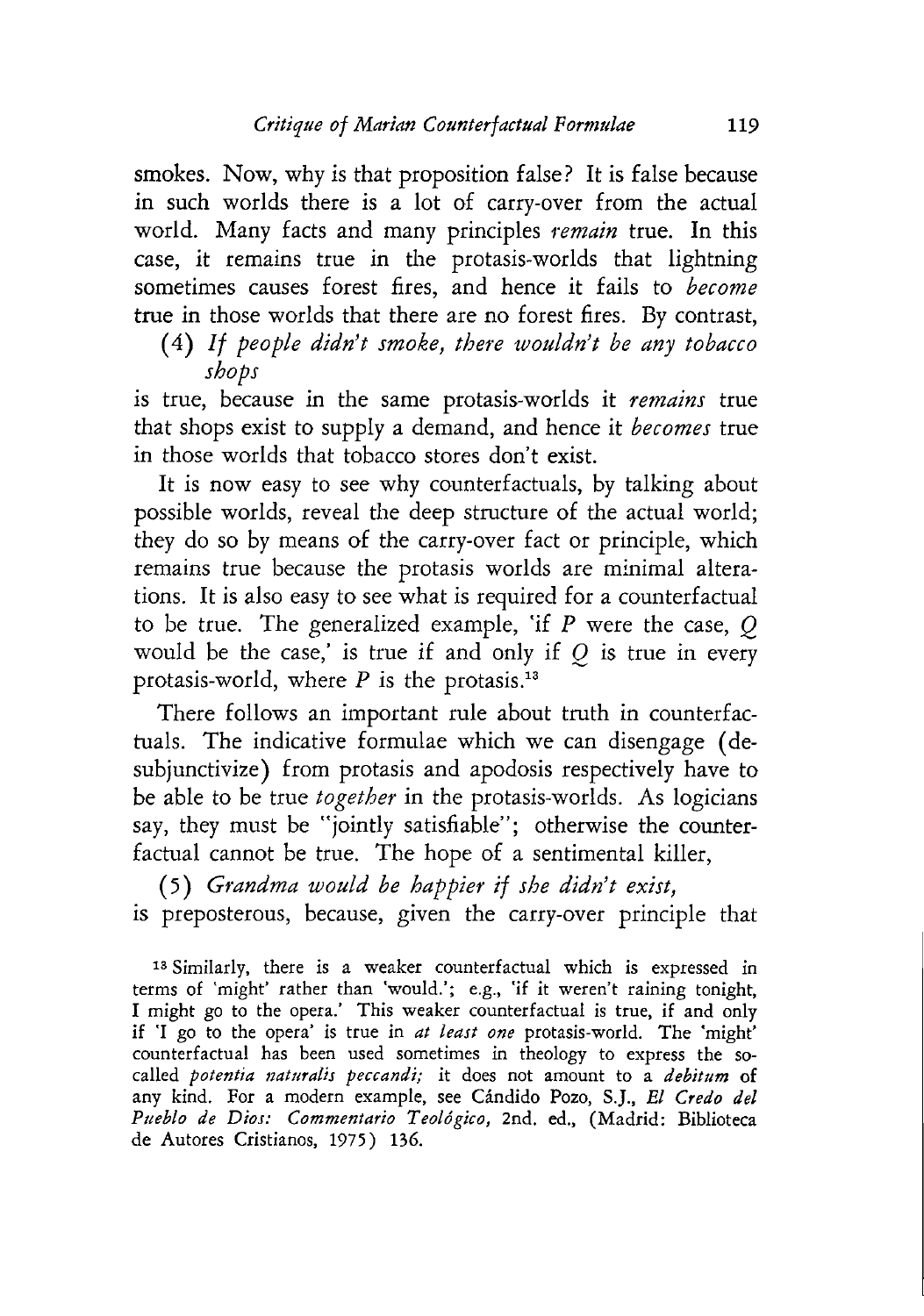one must exist in order to be happy, the statements 'Grandma is happier' and 'Grandma does not exist' are not jointly satisfiable for the same grandmother.

We may now turn to face a more difficult problem. The talk of possible worlds, and of statements' being true in possible worlds, is easy so long as one deals in common nouns. But what happens when one speaks of particular persons, that is, when one tries to project the bearers of proper names into possible worlds? It is easy to see that there is a difficulty: in the actual world, a woman is a prime substance with definite accidents, and we can pick her out of a crowd, if worse comes to worse, by pointing to her; in possible worlds, a woman is an *ens rationis* to which we can ascribe any possible accident, so that her identity becomes problematical.<sup>14</sup>

**14 The same is true in time. Before he or she exists, an actual person is a possible person— an** *ens rationis,* **not an "individualized essence" and not a spot of** *caro informis, infecta* **or otherwise.**

**Here is another powerful psychological basis, rooted in the imagination, for the** *debitum's* **plausibility. One imagines God, a moment prior to Our Lady's conception, thinking thoughts like these: " Mary is about to be conceived; if I don't intervene by applying to her immediately the merits of My Son, this person will contract original sin. My will is the contrary; therefore, I shall cause her to be conceived in grace, but I shall know her as about-to-be-sinful-apart-from-my-act and hence as having what several future theologians will call the** *debitum peccati."*

**Such a train of thought is absurd, even apart from the anthropomorphism.**

First, it assumes that Mary was about to exist anyway, thanks to natural **causes operating independently of her predestination. As we shall see, such an assumption cannot be made lightly in the unique case of the Mother of God.**

**Secondly (and more to the point of the present concern), such a train of thought, once combined with the extractive sense of 'redemption' so as to establish a** *debitum,* **blurs to the vanishing point the distinction between the possible and the existent. The existent Mary is a substance having individuating accidents and able to have others, having real potencies and exigencies. The possible Mary is nothing of the kind, being** an *ens rationis*. At any moment prior to her actual conception, no matter how close to that event the moment may be, 'Mary' therefore names an *ens rationis* **and not a person. Now it is perfectly clear that an** *ens rationis*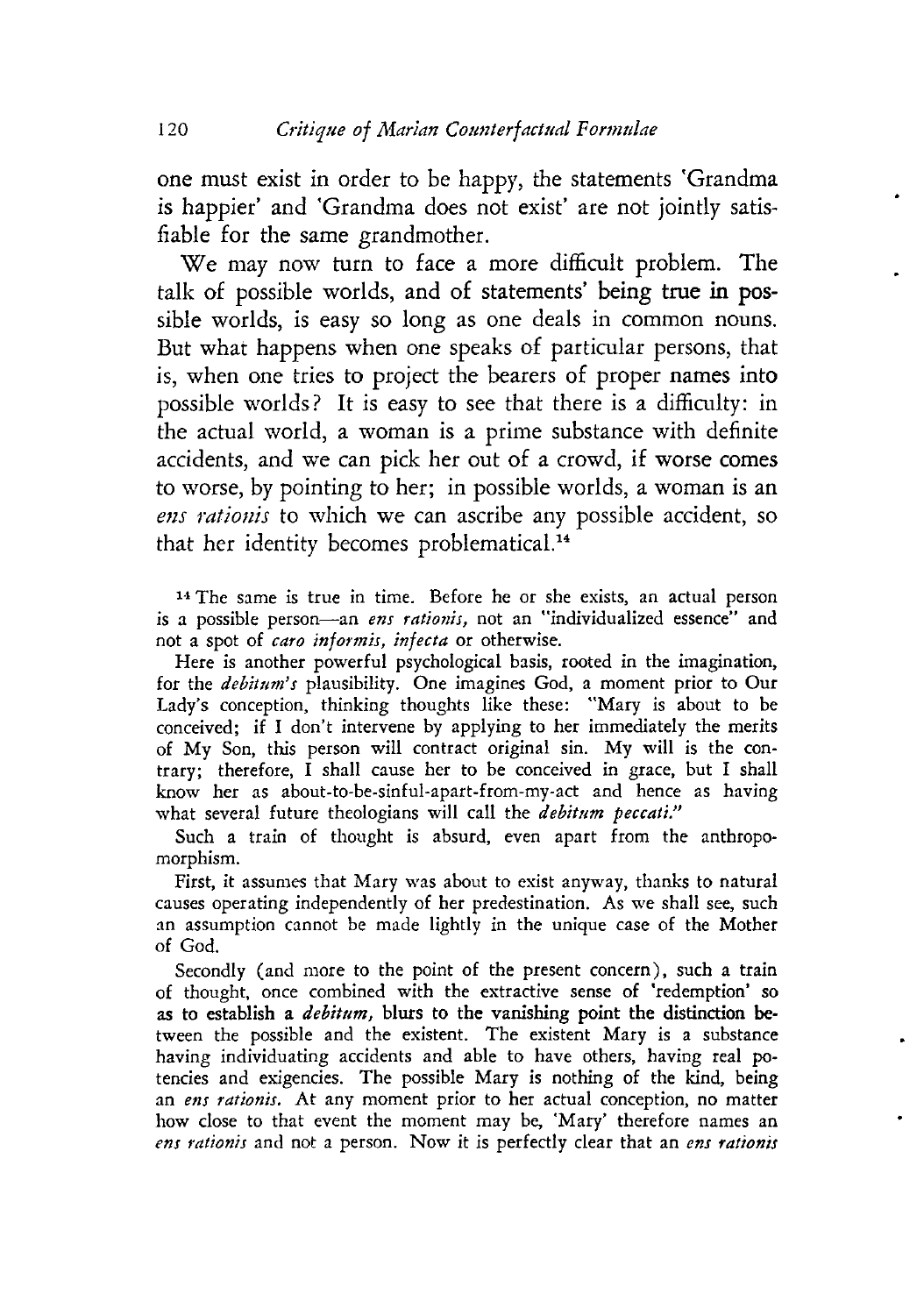To see what form this difficulty takes in counterfactual contexts, it is helpful to remind ourselves of why we bother to make up counterfactual claims about individuals in the first place. What do we gain by asserting or accepting

## (6) If Joseph hadn't been granted a vision, he would have *ended the engagement quietly*

as true? It seems to me that we gain information about the actual Joseph. He was shocked to learn of Mary's pregnancy;

**cannot contract original sin** *in actu exercito* **and cannot be in any "danger" of doing so. But if such an** *ens* **cannot contract original sin, neither can it be, in terms of real potencies and necessities, "about to contract" it. For no agent is reasonably said to be about to do what it cannot do. Therefore the future-tense sentence, 'Mary will contract original sin,' understood in the sense of potency and act, is utter nonsense. It is not a meaningful proposition about to be falsified by the event; it is a category mistake. For** that which the subject ('Mary') denotes at the moment of utterance cannot **be composed with the predicate alleged. Nevertheless, the imagination, notoriously a poor guide in metaphysics, tricks one into thinking of an already individualized essence waiting for the last touch of being. One thinks of that last touch as transferring an already constituted individual from potentiality to actuality. Thus the alleged dangers, subjections and captivities of the possible Mary can become the** *debitum peccati* **of the actual Mary, as though the possible and the actual Maries were merely two** "states" of the same person! In reality, of course, there simply is no "one" **thing which both of them are. Hence it is preposterous to allege that the possible M ary contracts a "debt" which the actual Mary retains because the two are somehow the same thing.**

**These reflexions expose, I suspect, the real function of the** *caro infecta***plus-mediate-animation for Thomist debitists who have understood well the Common Doctor's teaching on the absolute priority of existence over essence. Forbidden by that teaching from positing an already-constituted essence as the possible Mary, they allowed some pre-animated matter, peccaminously infected, to be the possible Mary. Its predictable causality** *qua* **infected could then become** *her* **proximate** *debitum* **(cf. Cajetan,** *De Conceptione B. Mariae Virginis ad Leonem* **X** *Pontificem Maximum* **in** *Opuscula Omni, Lyon,* 1587, 139). But this expedient would face a **crippling difficulty even if one were to accept the idea of** *caro infecta.* **It is this: if the human person has both a body and a soul, so that the person does not exist until the human soul actually animates this matter, producing** *hic homo,* **how can the pre-animated fetus be identified in any way with the person? How can its infections, real or imaginary, constitute a** *debitum* **in the person who doesn't even exist yet? Granted, the**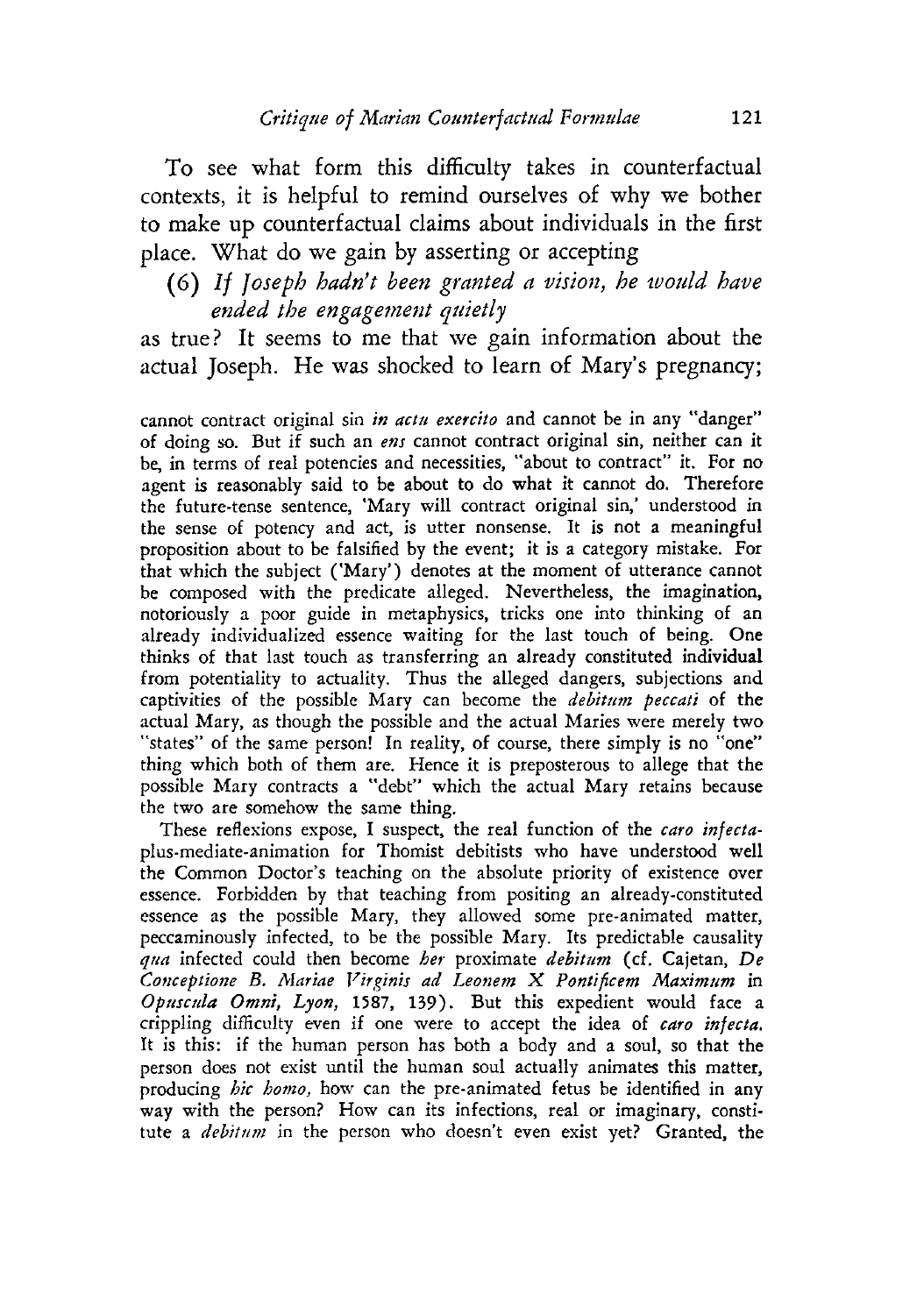he was disposed to repudiate her; he did not wish to subject her to public humiliation. We gain all of this information at one stroke by allowing the-possible-Joseph-who-didn't-get-avision to stand as a counterpart to (or trans-world identity of) the actual Joseph who did. By then thinking what is true of the counterpart (he ended the engagement quietly), we grasp something about Joseph.

If this account is roughly correct, what we demand of our counterfactuals-about-individuals is *relevance* to those individuals and *informativeness* about them. How do we secure these demands? Well, the informativeness is easy; we secure it by requiring that the counterfactual not be tautological or

**pre-animated matter can persist through a substantial change, acquire an** *esse* **incompossible with its present** *esse,* **and so become the body of this person; but the same can be said of any food-stuff. Shall we commit the absurdity of saying that, theoretically, a person not already tainted by original sin could acquire that sin by eating the flesh of a person who had it, even if the cannibalism were not itself sinful? If one refuses to accept such nonsense, how** *does* **one explain the alleged effect of the preanimated** *caro infecta* **on the person who simply makes that matter his own by substantial change?**

**However, there is another way of talking about possible persons and their contraction of original sin which avoids these gross mistakes. I can say, with some assurance, for example, that if I have a third son, he will contract original sin. I make no assertion this time about a substance and its accidents, nor about potency and act. I am affirming nothing but a** logical connexion between a definite description ('my third son' and the **predicate, 'foreseen by God in solidarity with Adam,' which in turn (I believe) entails 'contracts original sin'** *in actu signato.* **All of the more sophisticated accounts of M ary's alleged** *debitum* **proceed in this way. They posit an entailment between the indefinite description, 'a daughter of Adam' and the predicate 'contracts original sin.' I have argued already that this entailment cannot hold, because Mary falsifies it. Nevertheless, defenders of the** *debitum* **in this more sophisticated sense are fully justified when they say that the** *debitum,* **as they understand it, detracts not one whit from the perfect sanctity of the actual Mary (cf. the remarks of Joseph** A. de Aldama, S.J., in  $Vgl$  11, 476). The present writer is not arguing against the *debitum* because it diminishes or casts a shadow over Mary's sanctity (it doesn't) but because it misrepresents her place in theological **anthropology.**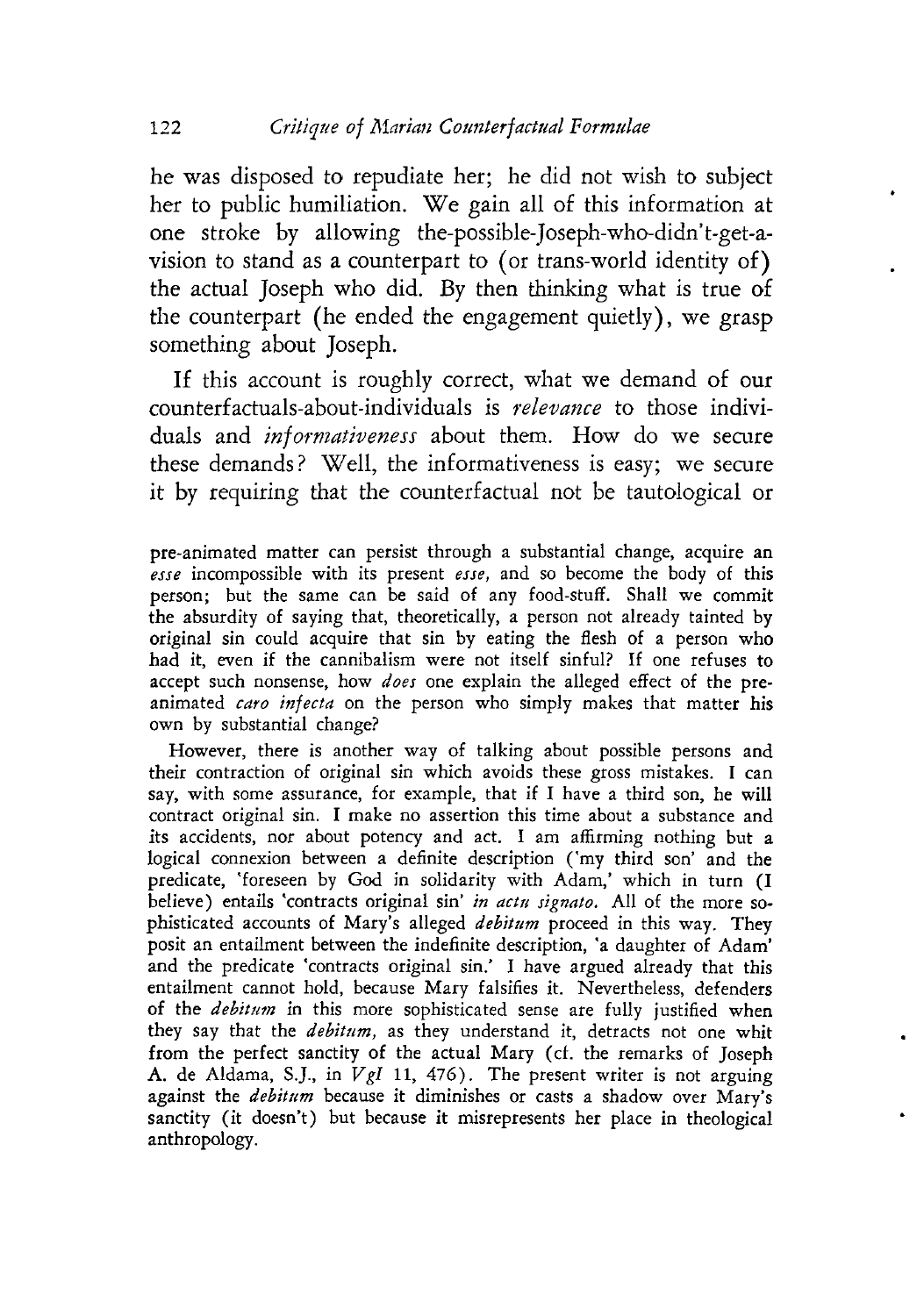analytic.15 Relevance is more difficult; we secure it by re-

**15 Tautological and analytic counterfactuals have to be excluded because, despite the fact that the names of individuals may occur in them, they do not in fact reveal anything about anybody. For instance,**

**( 7 )** *If Mary had contracted original sin, she would have contracted original sin*

**is not falsifiable, but it proves nothing about Mary. Similarly,**

**(8 )** *If the square root of two had been even, it would have been divisible by two*

**reveals nothing, you must admit, about the "nature" of the square root of two.**

**A well-known Marian counterfactual which fails to establish the** *debitum* **by reason of being tautologous is Roschini's proposition:**

**(9 )** *If Mary had been subjected to the law of original sin's transmission, she would have contracted original sin.*

**(C f. G. Roschini,** *Mariologia,* **2nd. ed. [Rome, 1948], II, 89, note 1.)** Well, it pertains to the definition of a law that whatever a law pre**dicts happens to anything subject to the law (that is, to anything which** fulfills the initial or boundary conditions of the law). Otherwise, the **"law " is not a law. Therefore, to say that, if** *x* **were subject to a law, what the law predicts would happen to** *x,* **is tantamount to saying that the law is a law. Hence Roschini's proposition is a veiled tautology. That it sheds no light on the** *debitum* **problem is obvious from the fact that it cannot become false, no matter what name (try 'St. Michael' or 'Balaam's Ass' ) is substituted for 'Mary.'**

**A similar problem renders uninformative the following:**

#### **(1 0 )** *If God had so willed it, Mary would have contracted original sin.*

**It is axiomatic in theology that whatever God wills either absolutely or under a fulfilled condition, happens. And vice-versa, whatever happens has been willed by God either absolutely or under a fulfilled condition.** Therefore (10) cannot be falsified, simply because it is metaphysically **impossible that something willed by God efficaciously and consequently** should fail to happen. That (10) sheds no light on the *debitum* is clear **from the fact that it will not become false, no matter what is substituted for M ary's contraction of sin as the** *volitum.* **Even an impossible volition, e.g., if God had willed that the square root of two be a rational number,**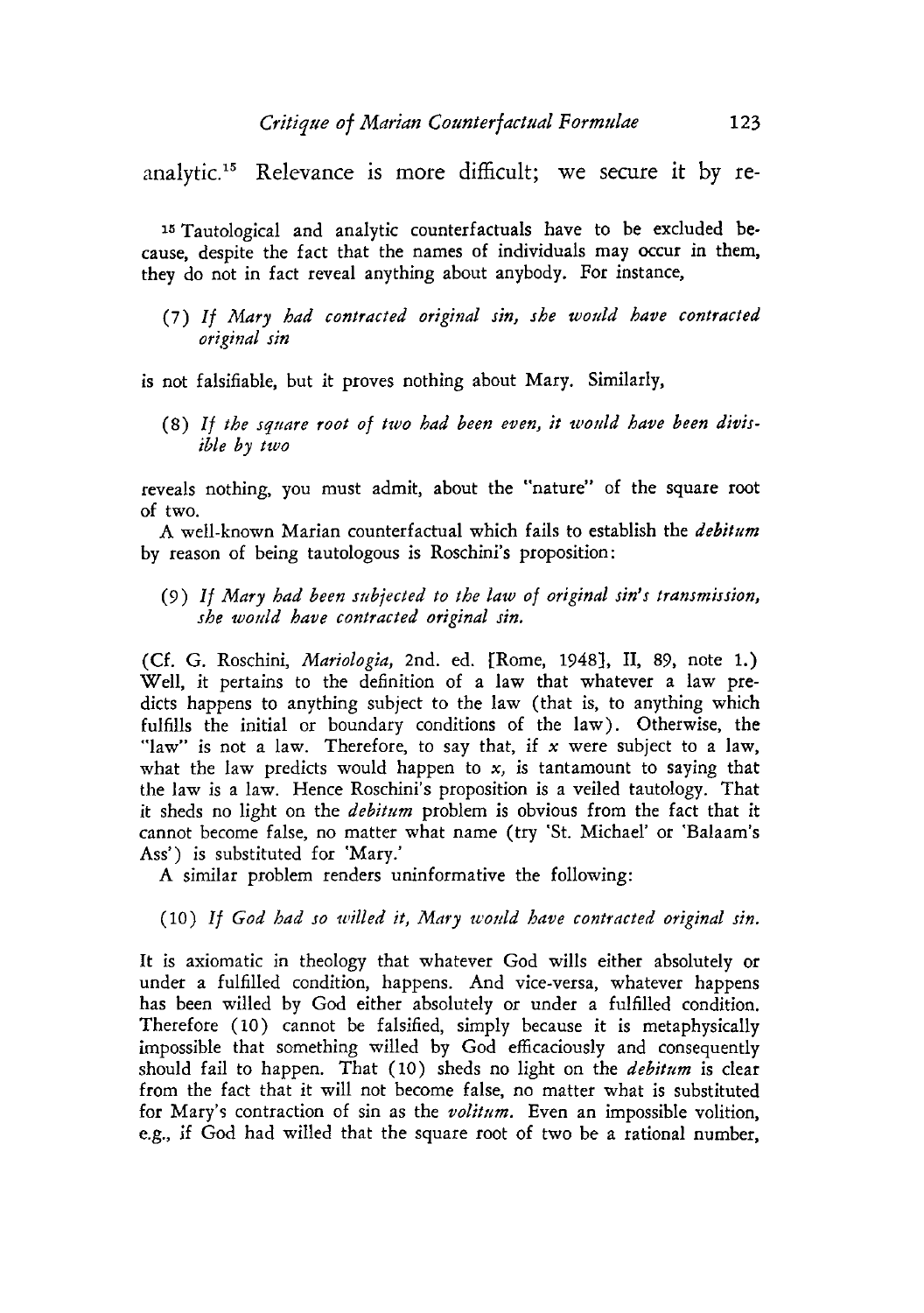quiring that the possible individuals who exist in the protasisworlds be genuine counterparts of the actual individuals in whom we are interested. The problem, then, is this: when is a possible person the counterpart of an actual person? What requirements must the possible person meet in order to *be* the counterpart (or trans-world self) of someone actual?

The answer, stated as non-technically as possible, has to go something like this: one or more definite descriptions<sup>16</sup> of which the actual person is the referent in the actual world, must carry over into the protasis-worlds and must have the possible person as their referent in those worlds, if they have any referent at all.<sup>17</sup> But just *which* definite descriptions we shall choose to carry over will vary from case to case.

For example, suppose that the individual in whom we are interested is President Carter, and suppose that what we wish to think about is what Carter would have done, if the Russians had attacked China last year. In that case, we shall want the definite description, 'the President of the U.S.,' to carry over for Carter into the protasis worlds; that is, we shall require that the counterpart to Jimmy Carter be the President of the U.S. in every protasis-world in which it is true that the Russians

does not falsify (10); for it is a rule of counterfactual logic that when**ever the protasis is impossible, the counterfactual is trivially true. This is so because, if the protasis is impossible, it posits an "absurd world," and in an absurd world anything goes. Hence it is trivially true that if wishes were horses, this beggar would ride.**

**16 The term 'definite description' is a technical one; it means a descriptive phrase which can describe at most one object. In English, such phrases usually begin with the definite article. Examples are 'the author of the** *Eroica,'* **'the father of Socrates,' 'the only surviving copy of Filmer's** *Patriarcha,'* **or, in general, 'the so-and-so.' In Mariology, one relies heavily on such definite descriptions as 'the Mother of God,' 'the daughter of Joachim and Anne,' 'the person predestined to the Immaculate Conception,' etc.**

**17 If the descriptions have no referent in a given possible world, we shall say that the actual person has no counterpart in that world (would not exist in that world).**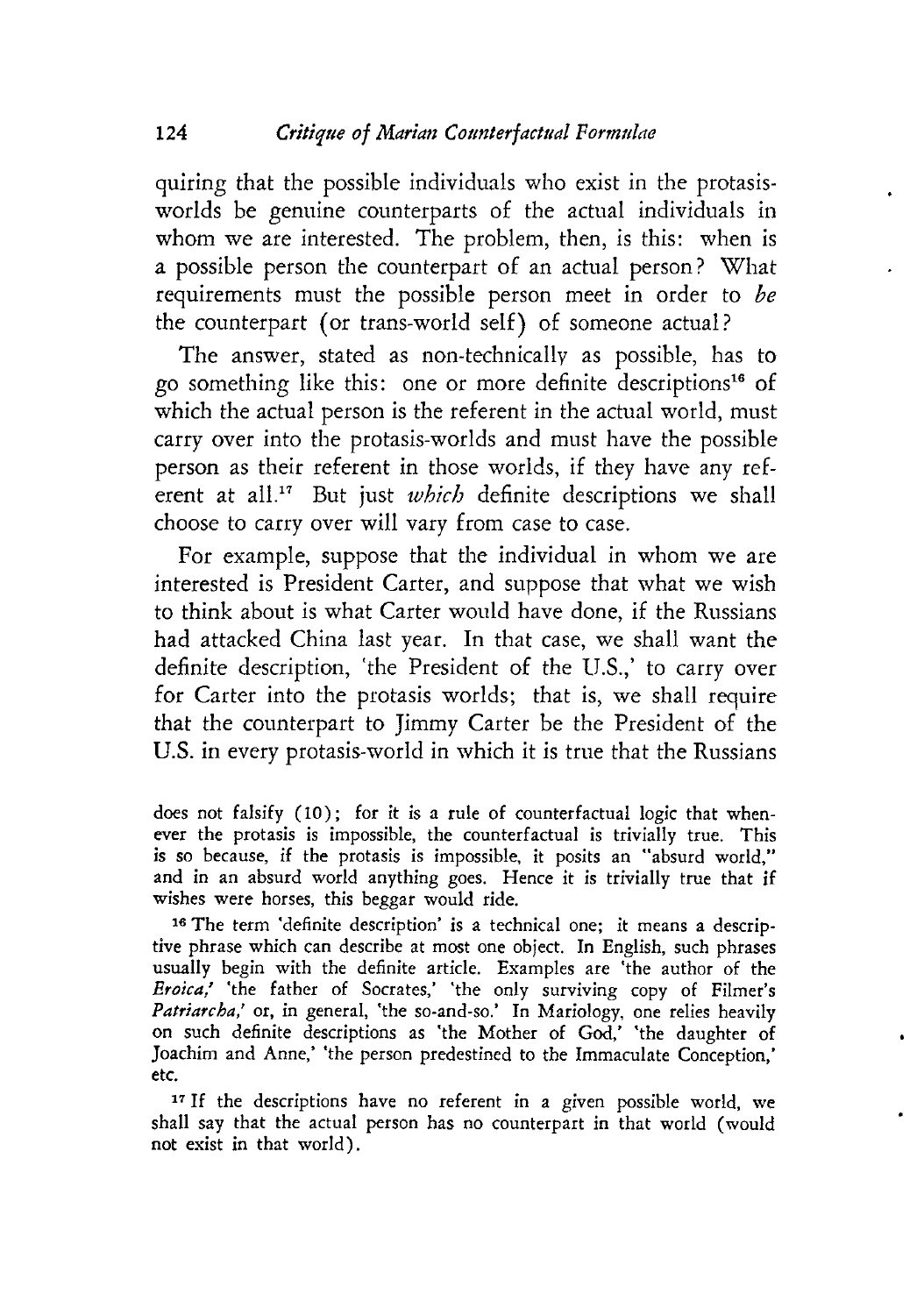attack China in 1978.18 But suppose we wish to think about what Carter would be doing today, if he had not won the Presidency. In that case, we shall not want the definite description, 'the President of the U.S.,' to carry over for Carter; we shall want another one to be controlling, e.g., 'the 1976 Democratic Presidential nominee.' And if we want to think about what he would have done if he had lost the nomination, we must choose still a different description as controlling; and if the problem is what he would have done if he hadn't been Governor of Georgia, still a different one; and so on back, until we have him in the womb. Beyond that point, we simply run out of definite descriptions which could carry over.19 That

**18 Of course, thanks to the principle of minimal alteration, as soon as** 'the President of the U.S.' carries over for Carter into the protasis-worlds, **all of the facts of his actual life up until his becoming President carry over along with it, as far as possible.**

**19 It must not be imagined that as carry-over content is reduced at one end, it fills back in at the other. The possible Jimmy Carter who lost to Jerry Ford must not be required to have character-traits which the real Carter has acquired only through the experience of the Presidency. The possible Carter who was born black cannot be required to have any traits of the real one, since even the identities of his parents would have to be different. This amounts to saying that the real Carter has no black counterpart, in the technical sense of that term, about whom we can say anything.**

**W hy, then, can we imagine someone's referring meaningfully to a black Jimmy Carter? It is because in many cases we are not interested in a genuine counterpart (or trans-world identical) of Carter but in an** *analog* **of Carter. A black peanut processor with ambitions on the governorship of a southern state would likely be called a black Jimmy Carter, that is, a black analog of Carter. A Swedish tenor with a certain kind of voice is a Swedish Caruso. Averroes is a Moorish Aristotle. Nureyev is a new Nijinski. The woman who founds a new humanity is a new Eve. These are all analogs, not counterparts. In order to establish analogs, one must do three things: (1 ) one must pick a certain prominent property of the orig**inal bearer of the name, e.g. of Caruso; (2) one must define 'a Caruso' **as anyone who has that property, e.g. sings tenor with a certain style and** power; and thereby (3) one must turn 'Caruso' into a predicate (or an indefinite description) rather than a proper name-a predicate which **works like a** *pros hen* **analogy, in which Enrico is only the prime analogate. (For Aquinas's views on such a proper-name-turned-predicate, see** *Summa Theol.* **I, q. 13, a. 9 ) .**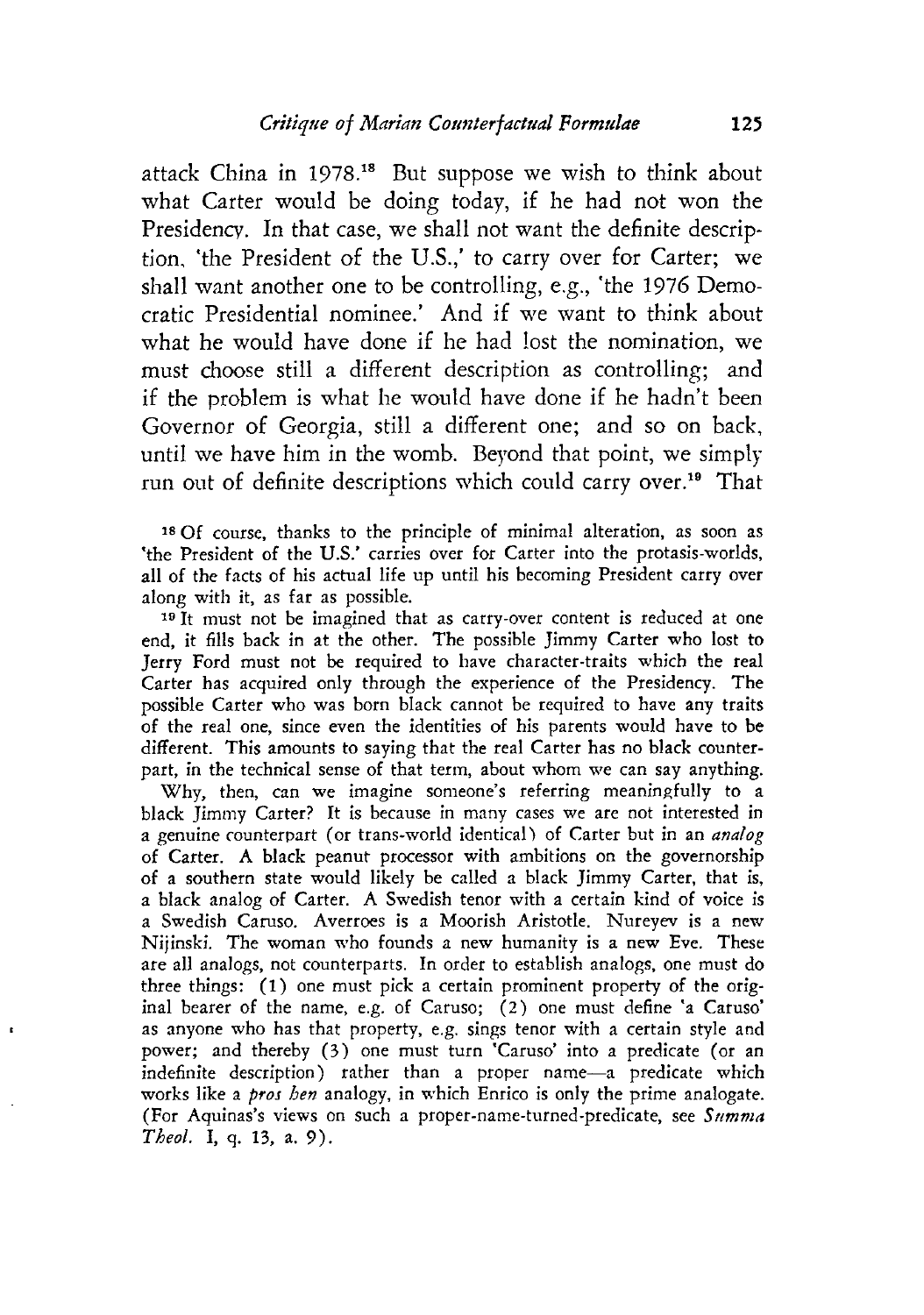is why protases like these— 'if Carter had been a Roosevelt,' 'if Hegel had been Japanese,' 'if Homer had written *Catch-22'* -strike us as pointless, comical, or bewildering. We cannot expect to learn anything pertinent to the actual people from counterfactuals which begin that way.

Now, to return at last to theology, what definite descriptions whose referent is Mary in the actual world shall the defender of the *debitum conditionatum* want to carry over into the protasis-worlds in which, allegedly, she contracts original sin?

It is certainly clear that he has to make a choice, because there is at least one definite description which must *not* carry over. I refer, of course, to 'the woman predestined to the Immaculate Conception.' For if we allow *that* description to carry over, we require each counterpart of Mary to be that very woman, and so it turns out that Mary does not contract original sin in any possible world whatever. For since God cannot fail, slip up, or change His mind, it cannot possibly happen that the woman predestined to that privilege (whoever she may be) fails to receive it. So, if we are to get a true (non-analytic) counterfactual whose apodosis is 'Mary would have contracted original sin,' then, no matter what the protasis may be, the description, 'the woman predestined to the Immaculate Conception,' must not be allowed to carry over from the actual world into the protasis-worlds.

**It is important not to allow the question about the** *debitum conditionatum* **to be turned into a question about an analog of Mary. For it is surely plausible to say that an analog of Mary is a woman perfectly free from** sin. So whoever contracts original sin is not "a Mary," and a Mary cannot **contract original sin. The inference is sound but irrelevant to the** *debitum* **problem; for the actual person who was Mary was not necessarily a Mary. The grace which she had was contingently hers, not essentially or necessarily so. Similarly, a Caruso has to be a great singer. Enrico has no analog who can't sing. But Caruso was not necessarily a Caruso; if he had contracted asthma as a child, he would not have been a great singer; he has a counterpart who can't sing.**

**In a word, the justifiable assertion that Mary has no analog who contracts original sin does not prove that she has no counterpart who contracts it. The soundness of the** *debitum conditionatum* **turns upon the latter.**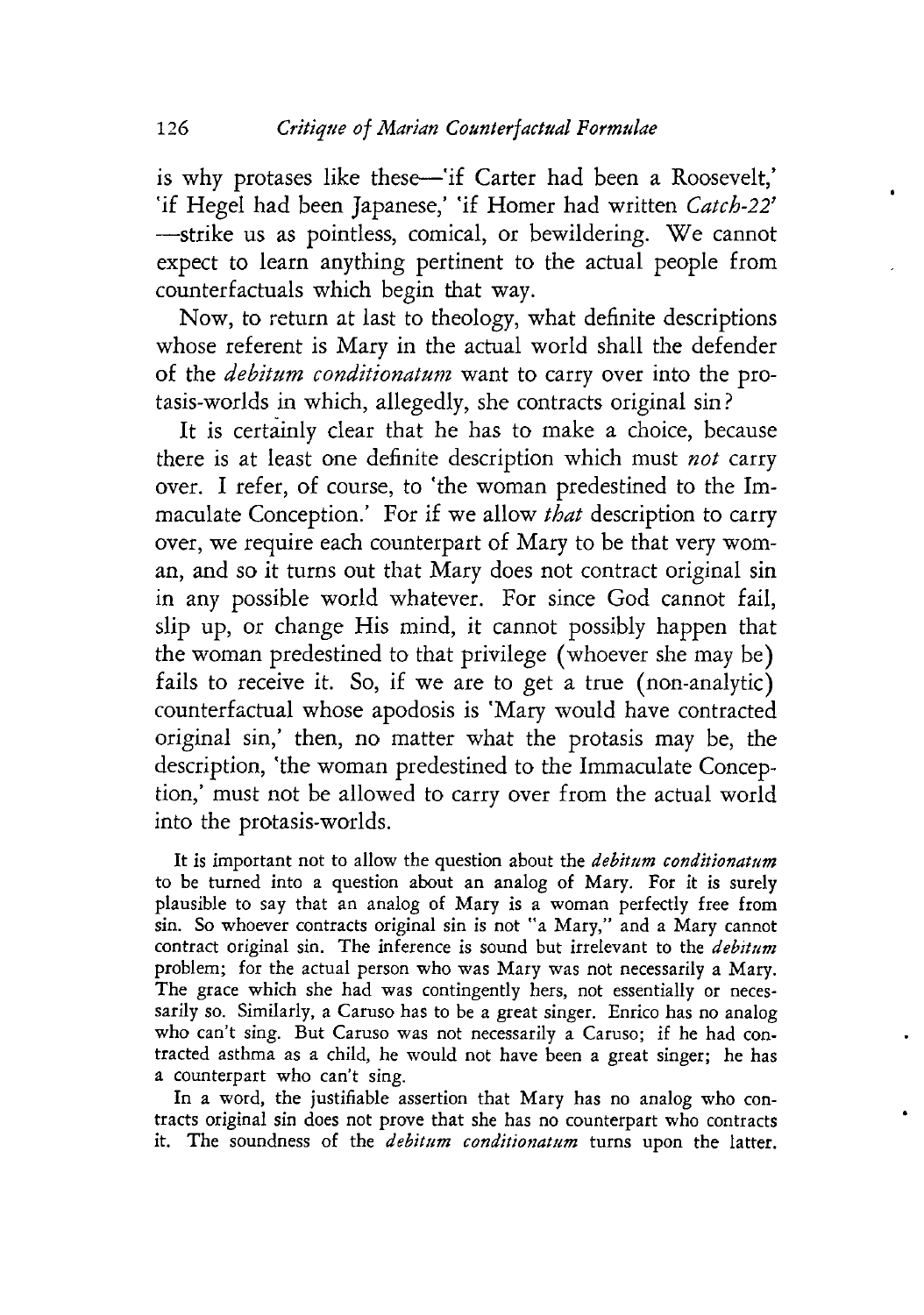In a word,

## (1 1 ) *I f some condition, 'P,' had been true, 'the woman predestined to the Immaculate Conception contracts original sin' would have been true*

is false for any non-trivial condition whatsoever, because the apodosis is impossible *de dicto*.20

Next, it is highly probable in theology that another definite description, 'the woman predestined to the Divine Maternity,' must not be allowed to carry over either. I have in mind the following considerations.

God is infinitely holy *per essentiam.* Therefore in every possible world He is infinitely opposed to sin. The more intimate the relation in which a rational creature stands to Him, therefore, the more stringently He requires holiness in that creature. *Atqui* the Divine Maternity is the most intimate relation in which a human person can stand to a Divine Person. Therefore, in all possible worlds in which someone is predestined to the Divine Maternity, God demands of whoever that someone is the greatest holiness which He can demand of a human person (consistent with her being redeemed). Now, from what has happened it is valid to infer what is possible. A degree of human holiness which includes immaculate conception is therefore possible (and is consistent with being redeemed). Therefore, in every possible world in which someone is predestined to the Divine Maternity, God demands of that someone a degree of holiness which includes immaculate conception.

This argument, as a theological *ratio,* is the all the more convincing in that one cannot see a cogent objection to it which is not an objection against the Immaculate Conception itself. After all, one has distinguished company if one claims that an

**20 On the sense of the term, see Alvin Plantinga,** *De Re et De Dicto* **in** *Nous* **3 (1 9 6 9 ) 235-258; Richmond H. Thomason,** *Modal Logic and Metaphysics* **in Karel Lambert, ed.** *The Logical Way of Doing Things* (New Haven: Yale University Press, 1969) 119-146.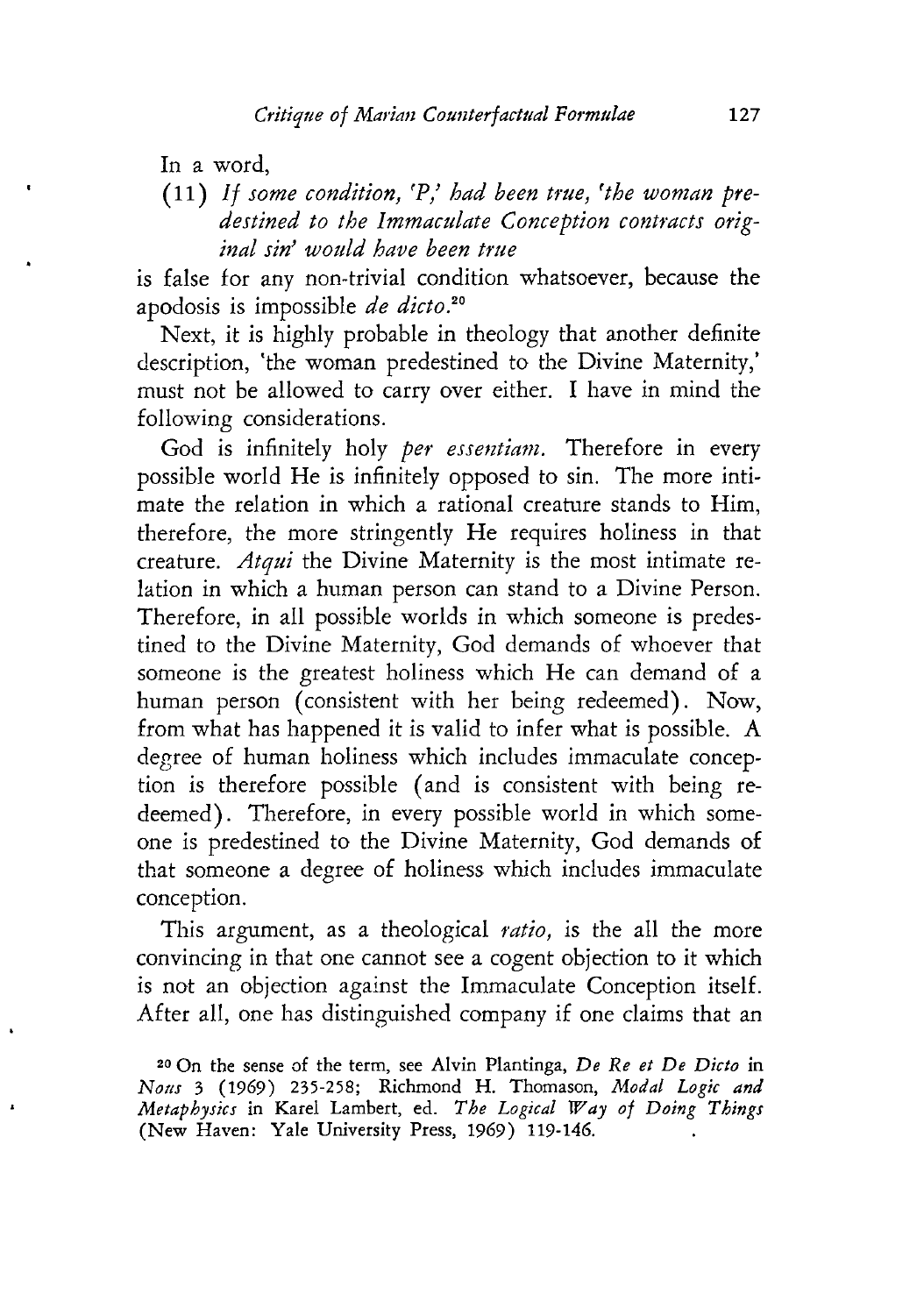immaculate conception is impossible, that it conflicts with God's arrangements in Adam, or that it conflicts with being redeemed by Christ. But once the possibility and factuality of the Immaculate Conception are admitted, what form is left for an objection to take? Does the argument limit God's freedom? Hardly, unless one wants to claim that God is "free" to be less holy than He is, or to will less holiness in His creatures than He has in fact willed. Does the argument give too much dignity to the office of Divine Maternity? Hardly, unless the Catholic understanding of that Maternity has been flawed since Ephesus.<sup>21</sup> Does the argument make Mary's grace essential or inevitable in her? No, because the argument attaches the Immaculate Conception to the office of Theotokos, so that it remains to Mary an unexacted grace that she was chosen to fill that office.22

**21 If a rather low view of the Divine Maternity seems plausible to most Protestants, the reason may be not merely maculism but a profound misconception of the hypostatic union; see Yves Congar,** *Vrai et fausse reforme dans l'Église* **(Paris, 1950) 452; idem** *Le Christ, Marie et l'Église* **(Paris, 1952) 33-37.**

**22 Here is a different kind of objection, in the style of Ambrosius Catharinus: one says that the argument overlooks the fact that the person predestined to the Divine Maternity would have been deprived of the privilege of the Immaculate Conception (hence would have been determined to contract original sin ), if God had chosen to allow His efficacious will to continue to attain that person solely as one of the "many" included in Adam.**

**I have answered this objection in a previous article, in a way which stands up independently of whether Mary's predestination comes** *ante* **or** *post praevisum lapsum* **in the order of efficacious decrees in the order of intention** *(A Logician's Reflexions* **in** *MS* **29 [1 9 7 8 ], sections 1.9.0-10).** Briefly, I proved (1) that Mary never was included in Adam in the rele**vant sense of mystical solidarity with him as acting to keep or lose original** justice; (2) no *efficacious* will of God could, under any priority, have attained Mary solely "under the title" of solidarity with Adam in any **case; (3 ) even if, ahead of the efficacious decree establishing Mary's supernatural privileges, there is in God a logically prior efficacious decree determining her to exist in the natural order in these flesh and bones, descended from Adam** *post lapsum,* **nevertheless such a prior decree does not constitute a subjection to original sin, because the conditions in which such**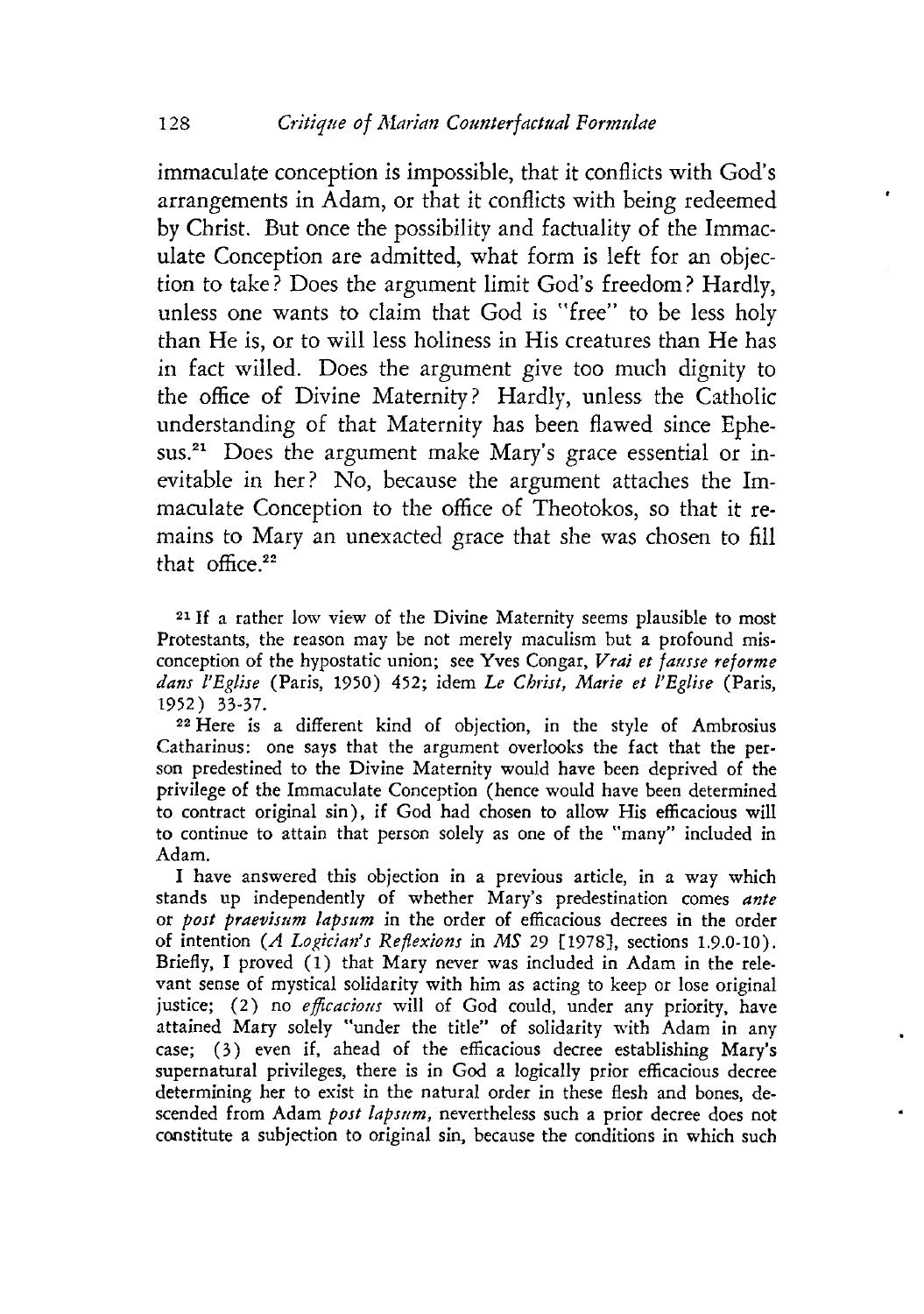These considerations (among others) seem to me to lend an unimpeachable theological integrity to St. Pius X's famous statement that God's Son had to preserve, or ought to have preserved (*debuisse*), His own mother from original sin.<sup>23</sup> The *ratio theologica* shows that more is at stake than an effusion of Papal piety. Plus, to say what God has to do, or even ought to do, is strong speaking. More is at stake than an *argumentum decentiae.* I conclude, therefore, that this Pian thesis:

(12) Obligatorily, the Mother of God is immaculately con*ceived*

(where the 'obligatorily' is taken as a *de dicto* modality) is more probable in theology, if not indeed certain.24

As a result, the defender of the *debitum conditionatum* cannot be *certain* that he has a true, non-trivial counterfactual on which to base his case, unless he stipulates that the counterpart of Mary (the possible Mary) who contracts original sin is not the person predestined to the Divine Maternity.

In a word,

a decree posits Mary's existence are only necessary conditions (not a suf**ficient condition) for the contraction of original sin.**

**23 St. Pius X ,** *Ad diem ilium,* **in** *ASS* **36 (1 9 0 4 ) 456.**

**24 This 'obligatorily' is just a one-word substitute for 'it ought to be the case that.' As understood here, this oughtness differs from necessity in two ways, formally and conceptually. Formally, the only difference is this: whereas 'Necessarily** *p'* **implies that '***p'* **is true, 'Obligatorily** *p'* **does not imply that '***p'* **is true. Otherwise the two notions have just the same formal** properties; e.g., 'Obligatorily  $p'$  is interchangeable with 'Not permissibly not *p*,' just as 'Necessarily *p'* amounts to 'Not possibly not *p*.' Conceptu**ally, the two notions differ in that whereas what is "necessary" is true in every possible world which represents a fact-alternative, so to speak, to the actual world, what is "obligatory" is true in every possible world which represents a deontically perfect alternative to the actual world. Thus, if the Pian thesis is true, a possible world in which the Mother of God is not immaculately conceived (contracts original sin) is morally imperfect; to actualize it, impermissible.** 

**Now since what is impermissible would never be done by a morally perfect Being, we can transform the Pian thesis into a counterfactual formula which will be more convenient to work with hereafter, namely:** *if she*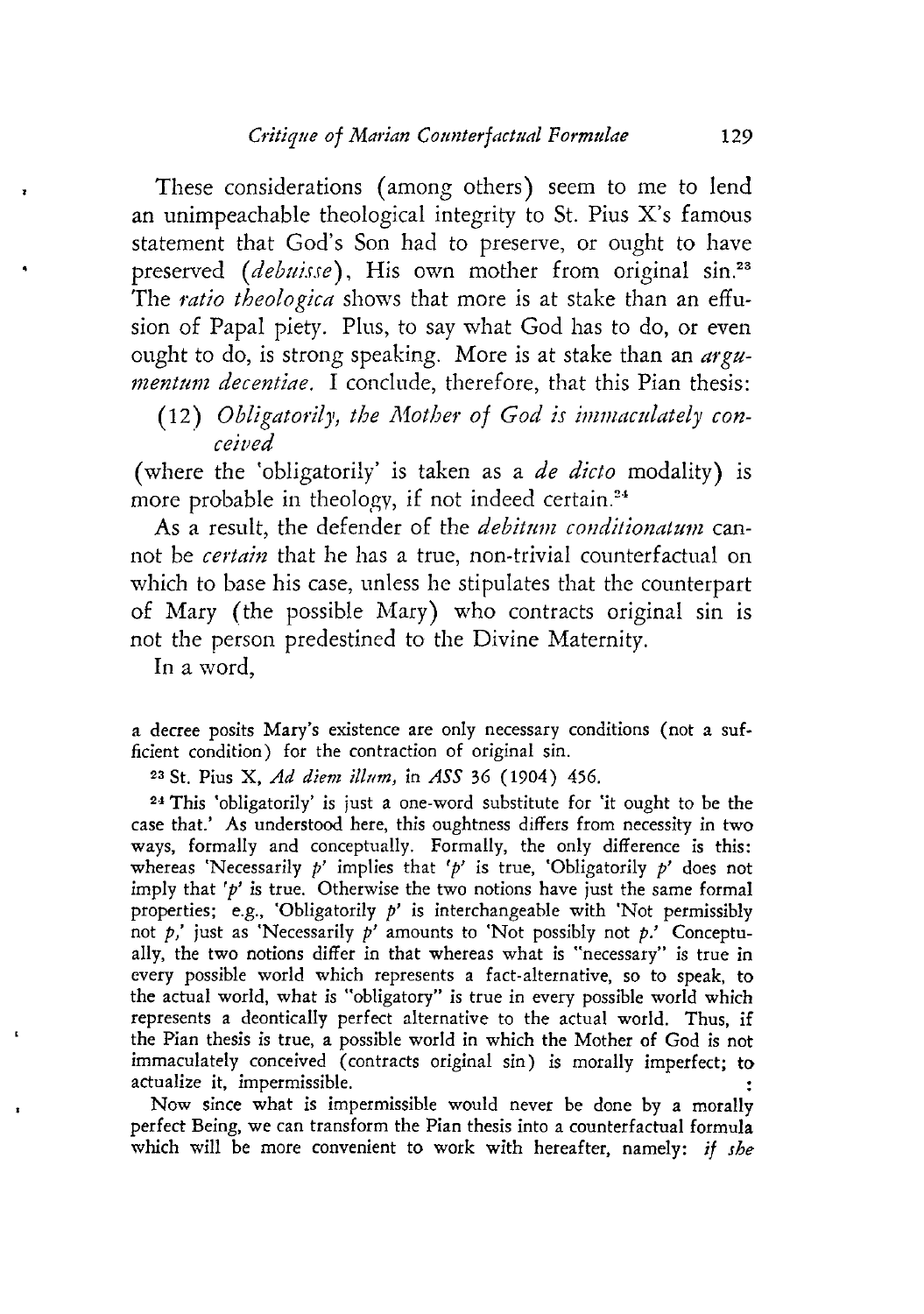#### **130** *Critique of Marian Counterfactual Formulae*

## (1 3 ) *I f some condition, 'P,' had been true, 'the woman predestined to the Divine Maternity contracts original sin' would have been true*

is probably false for any non-trivial condition whatsoever, because the apodosis is probably impossible *de dicto.*

This point is sometimes thought to be decisive against any form of the *debitum,* but it is not. The *debitum*-defender ought not to be troubled by it. The position to which the point *is* fatal is maculism, and insofar as debitism is the ghost of maculism, of course, it is not surprising that debitists resist it. Nevertheless, correctly understood, the *debitum* ought to have nothing to do with the office of Theotokos; it should not claim that this office is open to persons who contract original sin; rather, the *debitum* is supposed to have to do with the person who in fact held that office; it should claim that she might not have held it and that, *in* that case, or at least in some case, she would have contracted original sin.

But who is that person? W hat *is* the description which must carry over from the actual world into the protasis-worlds, so as to determine who counts as Mary in those worlds? So far as I can see, this question has at most one plausible answer.

We are looking for a description which prescinds from all special offices and singles out simply *that* physical person who was named Mary. Clearly, the description we want cannot be of the ostensive kind ('the object I am now pointing to') unless we happen to be enjoying a private revelation. So what is left? Well, it is standard practice in most societies to say who people are by stipulating who their parents are. And do theologians have in mind by 'Mary' anyone other than the person conceived by Joachim and Anne? Would the Mariological Society accept a paper on the sorrows of the "Cousin of Elizabeth" in a possible world in which the cousin of Elizabeth was *not* the \*

*bad not been preserved from original sin, Mary would not have been predestined to the Divine Maternity.*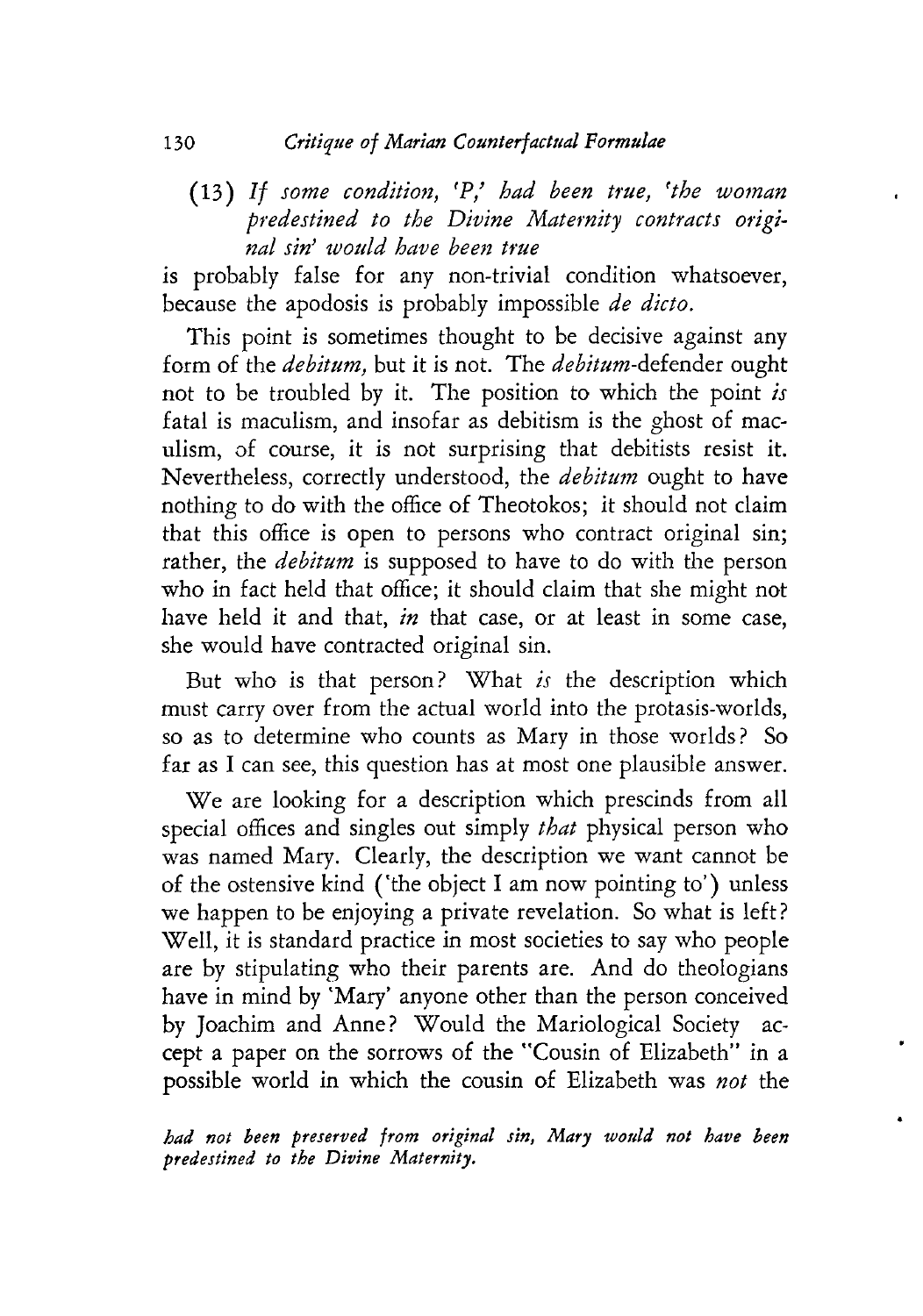daughter of Joachim and Anne? Then the conclusion is obvious: the description which must remain true of Mary in the protasis-worlds is 'the person conceived by Joachim and Anne,' and we may as well add 'at such-and-such a time.'

It is clear that if the defender of the *debitum conditionatum* has a serious case to make at all, he must be able to stipulate a condition under which the person conceived by Joachim and Anne, devoid of all special offices, would have contracted original sin. I refute the *debitum conditionatum* by showing that even this modest challenge cannot be met.

St. Ephraim the Syrian asked the question, "If God had not become man, why would Mary have been created?"<sup>25</sup> St. Andrew of Crete declared that if the Cross did not exist, Christ would not have stood upon the earth, *nor the Virgin.*26 St. John Damascene addressed to the infant Mary these words: "Thou shalt have a life higher than nature, but not for thine own sake. Thou has been begotten for the sake of what thou shalt have from God, for whose sake thou hast come into the world."<sup>27</sup> If these Fathers are correct, one may paraphrase St. Paul and say that, for her, to live was Christ in a stunningly literal sense. The point being made is not the vacuous one that if there had been no Incarnation there would have been no mother of the Incarnate, but the strong one that there would have been no daughter of Joachim and Anne, no physical person Mary. It is in this sense that many scholastic Mariologists have understood and defended the Patristic opinion.<sup>28</sup>

**25 St. Ephraim,** *Sermo de Transfiguratione Christi,* **cited by G. Alastruey,** *Tratado de la Virgen Santisima,* **4th ed. (Madrid, 1956) 64.**

**26 St. Andrew of Crete,** *Oratio de Cruce,* **cited by Alastruey,** *op.cit.,* **56. 27 St. John Damascene,** *Oratio de nativitate Virginis,* **cited by Alastruey,** *op.cit.,* **64.**

**28 Alastruey,** *op.cit.,* **64-65; J. A. de Aldama, S.J.,** *Mariologia seu de Matre Redemptoris* **in** *Sacrae Theologiae Summa,* **4th ed. (M adrid: BAC, 1961) III, 331, note 3, and "Scholion," p. 333; see also the final section of Fr. J. B. Carol's study,** *Reflections on the Problem of Mary's Preservative Redemption* **in this issue of** *MS,* **and the literature cited there.**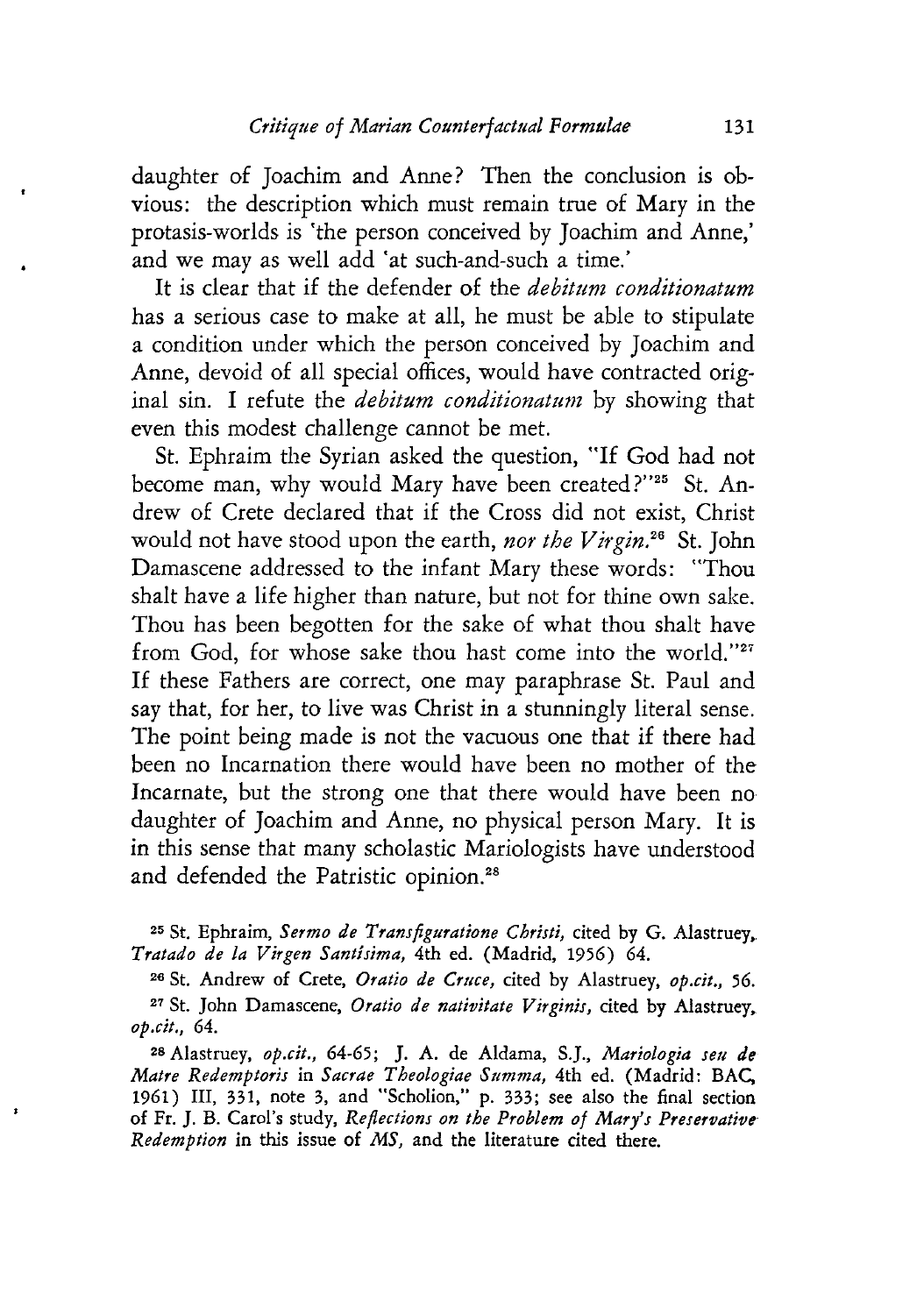Now, in exact proportion as this opinion is probable, the *debitum conditionatum* is improbable. If the former is certain, the latter is untenable. No one can hold both without rejecting the Pian thesis as impossible. Let us illustrate this logical conflict by taking as our sample way to assert the *debitum conditionatum* the late Fr. Balić's proposition:

(14) If she had not been preserved, Mary would have con*tracted original sin.29*

I reply with the Patristic thesis:

(15) If she had not been predestined to the Divine Mater*nity, Mary would not have existed.*

If he accepts this thesis, the *debitum*-defender must *either* 

 $29$  *V gl* 11 (1957) 499. In an earlier draft of this paper the author also **advanced an argument to the effect that Balić's proposition is a thinlyveiled tautology. The argument turns on an interpretation of 'not preserved' which is slightly different from the one I shall use above, in the body of the text. (It is not surprising that one should be able to find different interpretations; 'preserved' is a highly complicated predicate; one might mean five or six different things by denying it.) In the text, I shall take 'not preserved' as equivalent to 'not predestined to be preserved' or** the like, that is, as not yet presupposing Mary's existence. Here, I take **it as indicating an already verified privation and hence as presupposing** Mary's existence; as soon as one does so, the following argument comes **into play.**

**The predicates 'not preserved from original sin' and 'contracts original sin' and their negations, taken as verified by something present or absent in an already existing subject, make sense only as affirmed of human beings. In these subjects, preservation and non-contraction signify in the real identically the same grace under the same intention (i.e., as repugnant to original sin ); their negations, non-preservation and contraction, both signify the absence of that grace under the same intention (i.e., as entailing original sin). In this sense, not to be preserved** *means* **to lack grace, which** *is* **the contraction of sin. In Mary already existing, therefore, her preservation** *is* **her non-contraction, and her contraction is the only thing which** *could have* **counted as her non-preservation. Hence protasis and apodosis in Balić 's proposition are identical. Notice that this is the only interpretation of these predicates which makes the proposition indubitable and that it also makes it tautological. One may as well say that if she hadn't been preserved, she wouldn't have been preserved.**

**Hereafter, in the text above, however, I follow a non-tautological interpretation.**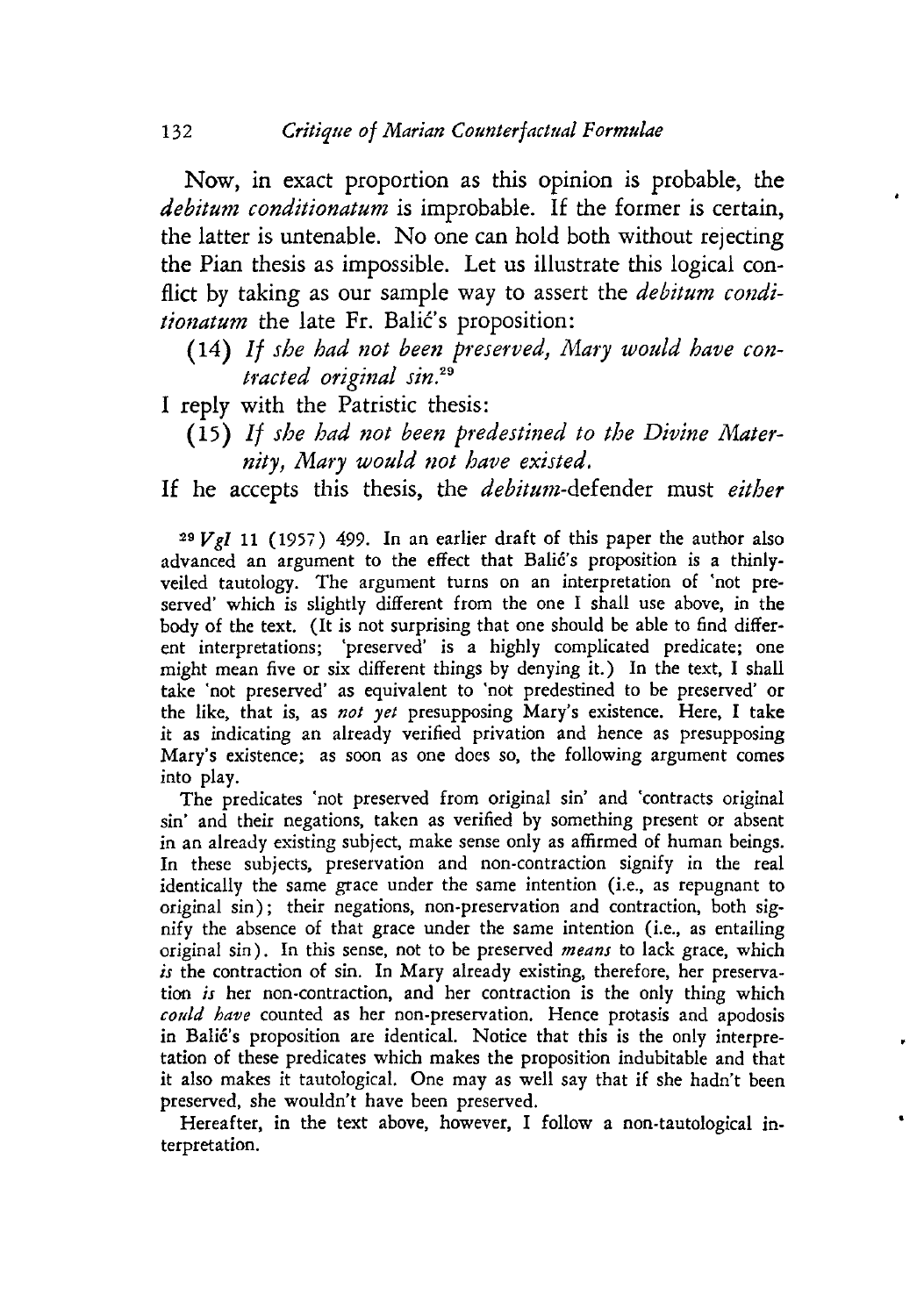abandon his own claim, (14), or else be prepared to defend the contradictory of the Pian thesis (i.e., permissibly the Mother of God is not immaculately conceived), so as to be able to assert:

(1 6 ) *I f she bad not been preserved, Mary might still have been predestined to the Divine Maternity*.<sup>30</sup>

This is not very safe; there is a powerful argument and a Papal teaching against it, as we have seen. Nevertheless, the *debitum*-defender cannot now afford to accept the Pian thesis; for as soon as he does, it follows that

(1 7 ) *I f she had not been preserved, Mary would not have existed.*

And since 'Mary does not exist' and 'Mary contracts original sin' are obviously not jointly satisfiable in any possible world, (17) entails that Balić's proposition is false—and when it falls, the historic subjunctives of Grosseteste and Scotus fall along with it:

- (1 8 ) *Mary's soul was purified not from a sin which was ever in her but from one which would have been in her, if she had not been sanctified?*31
- (1 9 ) *For she would have contracted original sin by reason* of the common propagation, if it had not been pre*vented through the grace of the Mediator*.<sup>32</sup>

**30 This is an example of the weaker, 'might' counterfactual; see above, note 13. Notice that the relations of contradiction, contrariety, and subcontrariety between 'would' and 'might' counterfactuals form a traditional square of opposition:**

| If 'P' had been the case.     | If 'P' had been the case. |
|-------------------------------|---------------------------|
| 'O' would have been the case. | 'Q' would not have been.  |
| If 'P' had been the case      | If 'P' had been the case, |
| 'Q' might have been the case. | 'Q' might not have been.  |

**31 Robert Grosseteste,** *Sermon on the Tota Pulchra,* **ed. Ephrem Longpré, O.F.M.**  $AFH$  26 (1953) 551.

þ

**32 John Duns Scotus,** *Opus Oxoniense, lib.* **III,** *dist.* **3,** *q.* **1; ed. C. Balić,** *Ioannis Duns Scoti Doctoris Subtilis ed Mariani Theologiae Marianae Elementa* **(Sibenici: Academia Mariana Internationalis, 1933) 35.**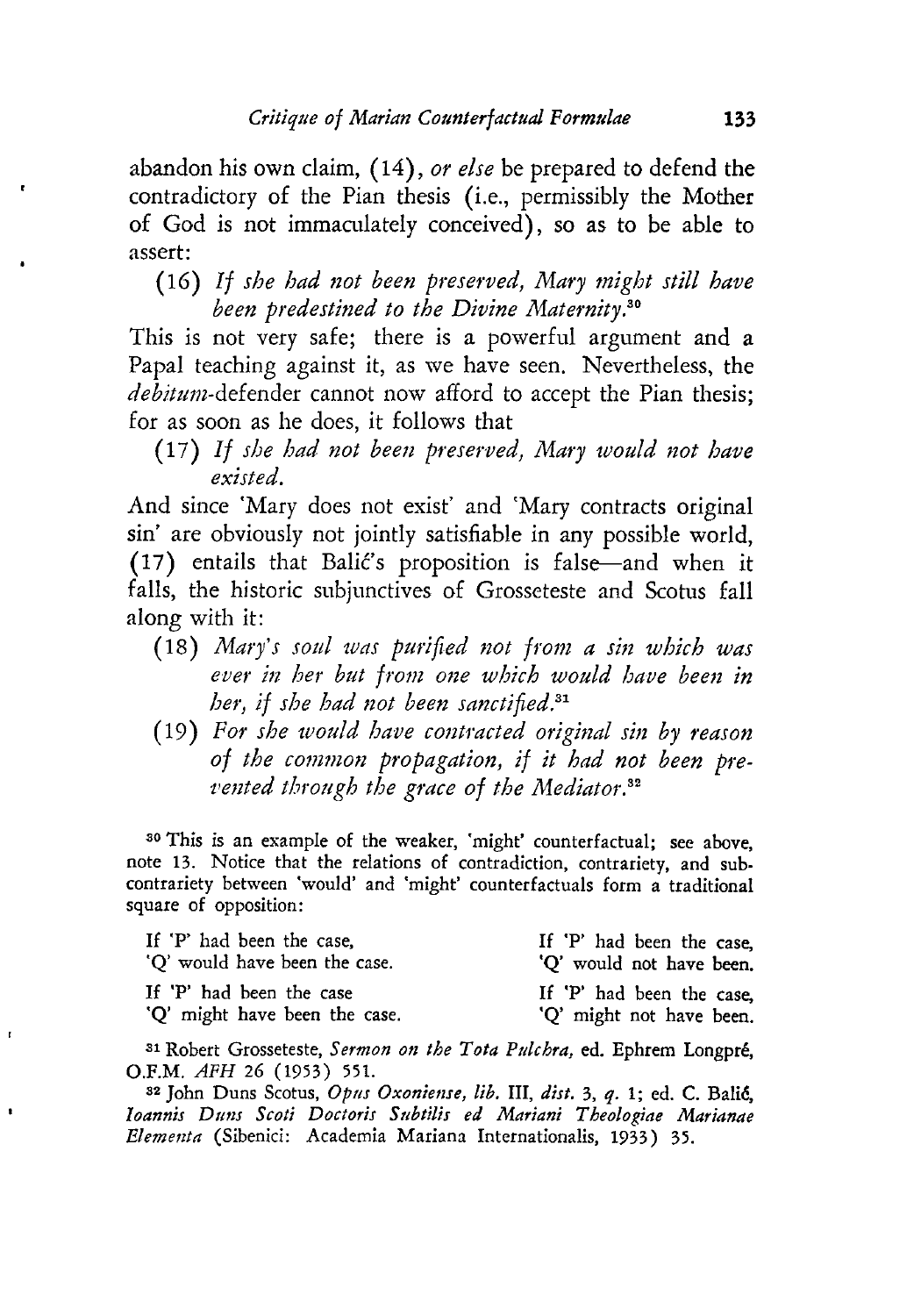All these counterfactuals assume that Mary would have existed, grace or no grace, as someone whose existence was simply to be given in the order of nature. But if the Patristic thesis is true, Mary in the actual world has no such natural-Providential existence; she has only a predestined existence. In a moment I shall try to show the theological splendor of this thesis. Before doing so, it is worth noticing that the *debitum conditionatum* collapses even if a weaker thesis is advanced against it.

Please go back to Fr. Balić's proposition,

(14) If she had not been preserved, Mary would have con*tracted original sin.*

This is true if and only if Mary existed and contracted original sin in every possible world which differs from the actual world just enough to make it true that Mary was not preserved. Let us assume that the *debitum*-defender, resisting the doctrine of Pius X, thinks it safer to defend:

(16) If she had not been preserved, Mary might still have *been predestined to the Divine Maternity.*

But if he thinks that  $(16)$  is safe, he must also accept its subcontrary:

#### (16) If she had not been preserved, Mary might not have *been predestined to the Divine Maternity.*

He now confronts the Patristic thesis. Suppose he will not admit it but also declines to assert the opposite. Suppose he

**It looks as though Scotus was misled by the following inference. Every natural descendant of sinful Adam contracts original sin, unless it is prevented. Mary was a natural descendent of sinful Adam. If it was not prevented, Mary contracted original sin. Therefore, if it had not been prevented, Mary would have contracted original sin.**

**This inference is fallacious. Please watch the following: Every victim of assassination was killed by someone. Kennedy was a victim of assassination. If Oswald did not kill Kennedy, someone else did. Therefore, if Oswald had not killed Kennedy, someone else would have.**

**Students of logic are indebted for this example to Ernest Adams,** *Subjunctive and Indicative Conditionals* **in** *Foundations of Language* **6 (1 9 7 0 ) 89-94.**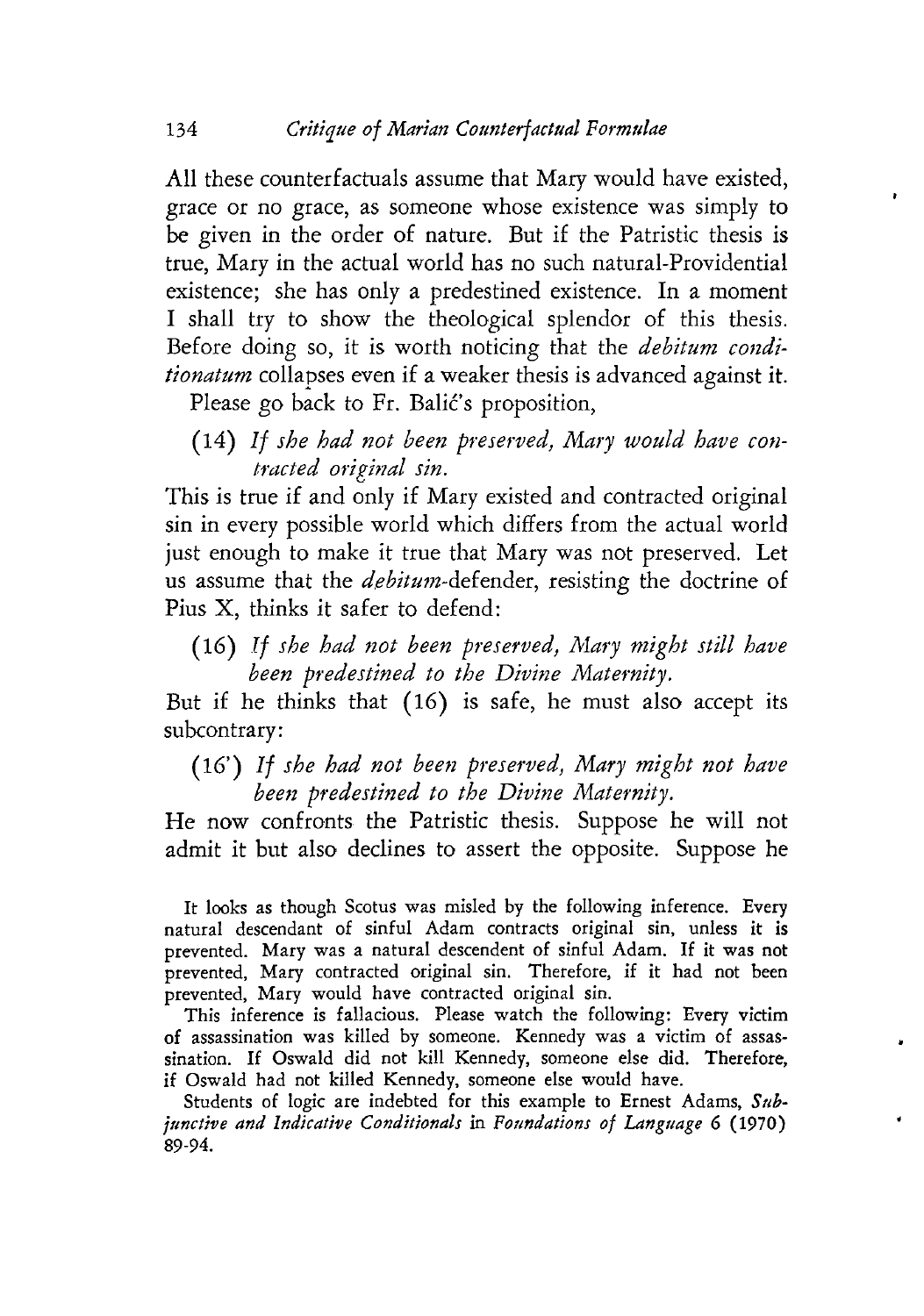admits only that the Patristic thesis might be true. Then we have:

(15') If she had not been predestined to the Divine Ma*ternity, Mary might not have existed.*

But from  $(16')$  and  $(15')$  it already follows that

(1 7 ') *I f she had not been preserved, Mary might not have existed,*

and this already falsifies Balić's proposition. From these premises one is entitled to draw no stronger conclusion than

(14') If she had not been preserved, Mary might have con*tracted original sin,*

and this is no longer a *debitum* but a mere possibility.

Thus, even if one rejects St. Pius X's doctrine so as to assert the less speculative-looking (16); still, so long as one admits even the possibility of the Patristic thesis, the *debitum conditionatum* collapses. From that fact, one may infer what strong measures are needed to save the thing: one must be prepared to prove the very contraries of the Pian and Patristic theses, namely, that Mary would have existed and would have been the Mother of God regardless of the Immaculate Conception: There is the exact prejudice I mentioned at the outset: one theologizes as though the dogma of 1854 made no difference to anything. But we are now in a better position to see what that prejudice amounts to: it is a commitment (open or tacit) to the contraries of the Pian or Patristic theses. And how, pray tell, can that commitment be backed up? W hat principle would make a proof of those contraries forthcoming? So far as the present writer can see, the principle would have to be a claim to the following effect: necessarily, if the supernatural presupposes the natural, then every natural (overt, physical) aspect of every event which was or is to occur in world history was efficaciously willed prior (logically) to any decree respecting grace and glory. This claim, far stronger than the traditional Thomistic teaching, is open to the following objection. Surely, the miracles and other special effects of salvation his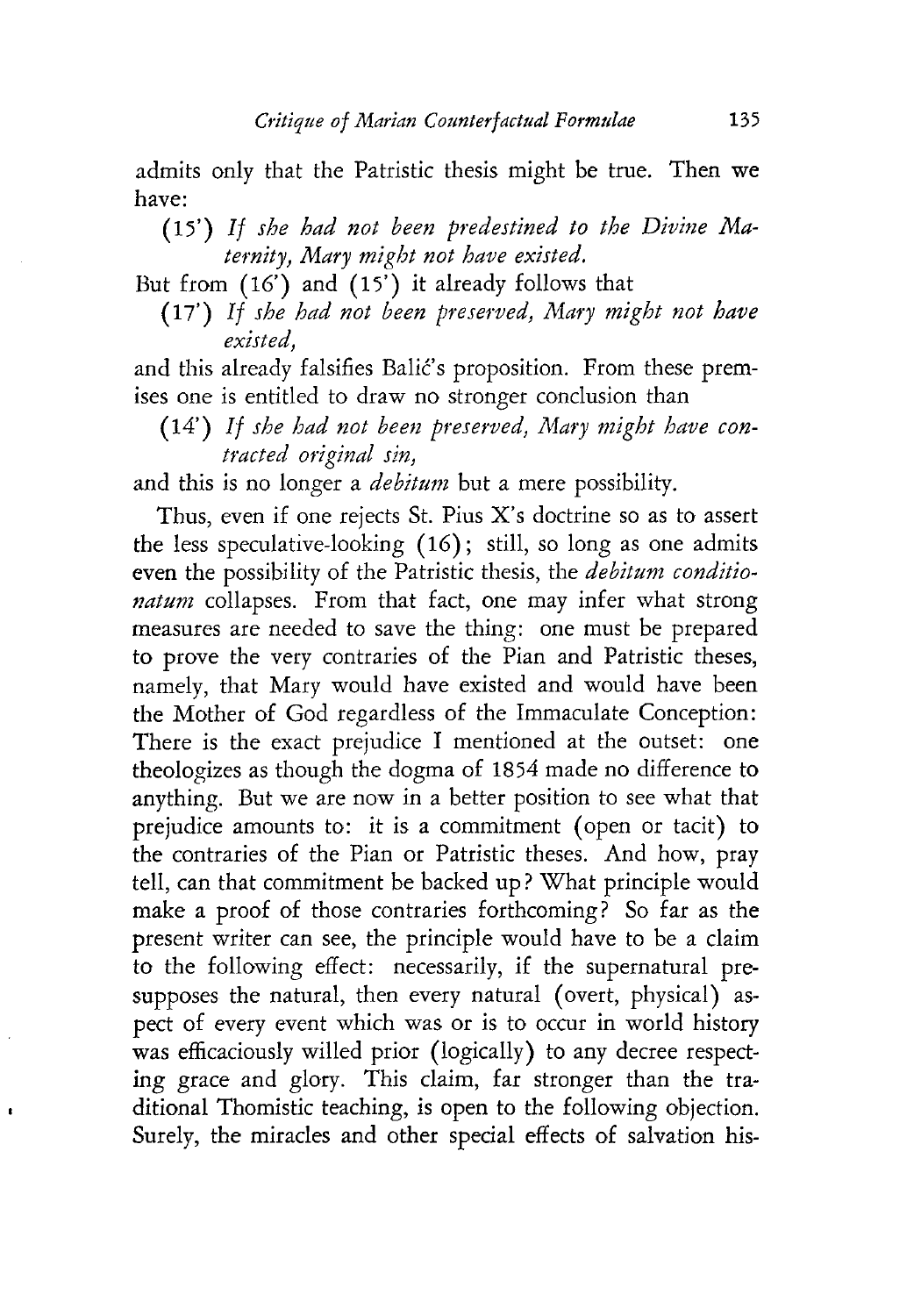tory would not have occurred unless salvation itself had been intended by God, i.e., unless someone had been predestined to grace and glory. Therefore, if the alleged principle is sound, miracles either do not occur or else are natural coincidences which would have occurred independently of their being assigned a salvific value by God or by the community of faith as "signs." Transparently, this last is the Abbé Loisy's conception of the supernatural economy of revelation, not the Catholic one.33 So, since the one principle which, if sound, would make a proof of the contraries of the Pian and Patristic theses forthcoming is demonstrably not sound, those contraries cannot be proved, and the *debitum conditionatum* collapses.

Now having illustrated the logical power of the Patristic thesis, I should like to conclude with a glance at its theological power and at the magnificent prospect which it offers for a new flowering of Marian theology, free at last from the shadow of debitism and faithful to the perspectives of *Lumen gentium.*

First, the Patristic thesis illustrates and deepens the parallel between Mary and Eve— so much so that that parallel finally fails without it. If God had decided not to make Adam, what would have been the point of making Eve? If the *raison d'être* of Eve was to be helpmate for Adam, the *raison d'être* of Mary must be her role in the work of Christ. Hence it is hardly surprising that throughout the New Testament, Mary is so inseparable from the Incarnation that her existence is unintelligible without It.34

Secondly, the Patristic thesis illustrates and deepens the doctrine, taught in an especially solemn way by the Ordinary

**33 "Le miracle est le train du monde et de la vie contemplé par la foi, qui seule en pén**è**tre l'enigme; le même train du monde et de la vie observé en quelque sort du dehors par la raison est l'ordre de la nature, le domaine de la science et de la philosophic," Loisy wrote, under the name 'Firmin,' in** *Les preuves et l'économie de la Revelation* **in** *Revue du clergé français* **(March 15, 1900) 128.**

**34 See the remarks of J.-B . Terrien, S.J.,** *La M ère de Dieu et la mere des hommes,* **6th ed. (Paris, 1900) Livre II, c. 1.**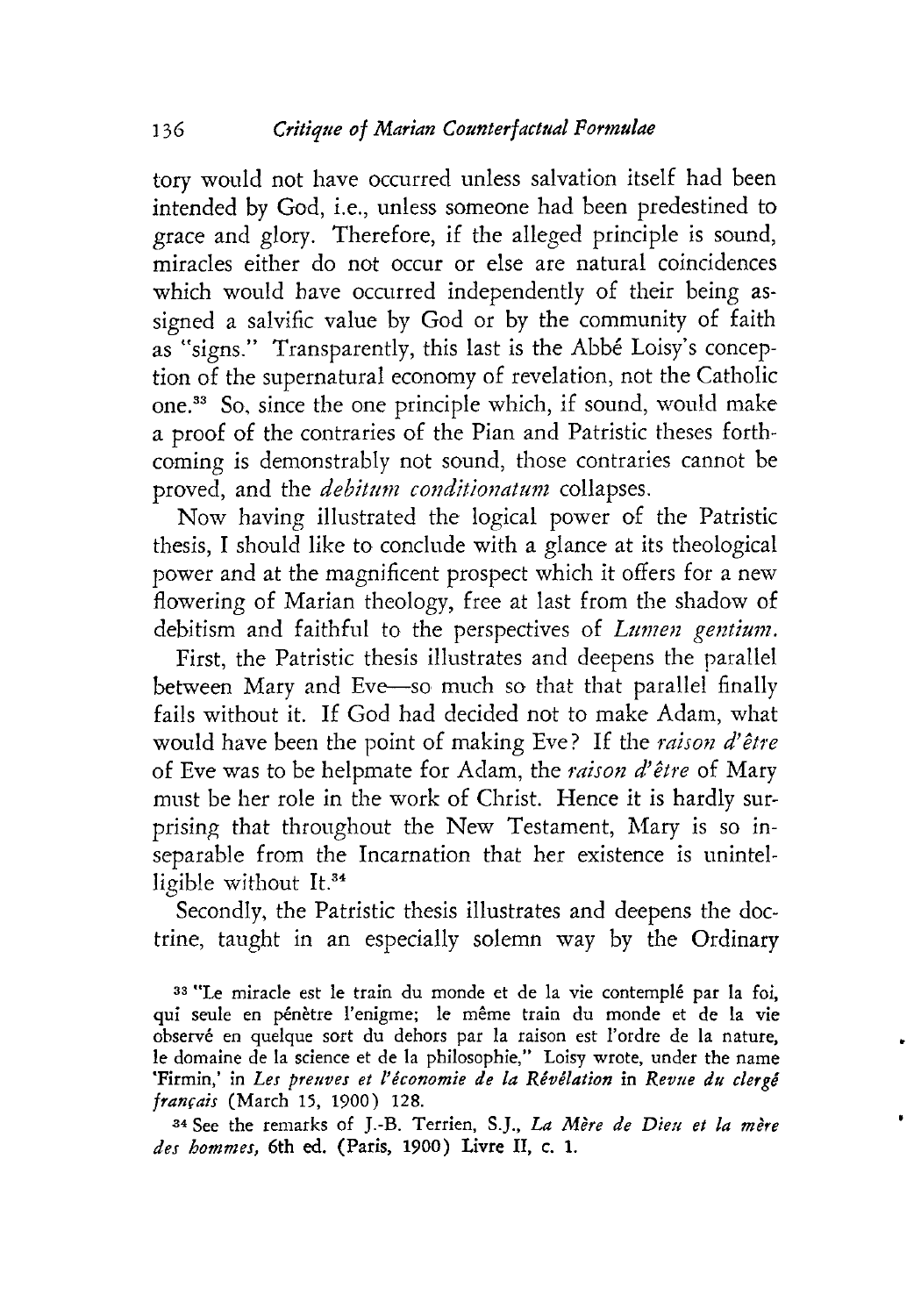Magisterium, that Mary's predestination was joined with that of Christ in *"uno eodemque decreto."*35 Now, no matter where this one-same decree occurs in the order of efficacious decrees in the order of intention, it is surely the case that Mary and Christ are joined in it because they are to cooperate, e.g., as mother and Son. But such cooperation requires at least partial simultaneity of their existences in space-time. Mary has to exist at the time the Incarnation will occur, if she is to cooperate with Christ as Theotokos or in any other way. Therefore the natural contingencies relative to the starting-point of Mary's existence ought to be at the free disposition of God, so that she might exist whenever, in the wisdom of God, the blessed moment for the irruption of Eternity into time might come. It is therefore inconvenient, to say the least, to suggest that the fact and date of her existence were already set in concrete, so to speak, in the order of natural providence. Which is more plausible, after all: that the Incarnation happened when it did because that was where Mary was in time, or that Mary existed when she did because that was where the Incarnation was in time? Or shall one escape the dichotomy by saying something that sounds even worse: given that someone was to be predestined together with Christ *in eodem decreto,* Mary was picked for the honor simply because she was the future person in the order of nature who happened to be at the right place at the right time?! No, the doctrine that Mary and Christ were predestined together strongly supports the Patristic thesis that Mary's existence was in a unique way in God's hands, just as was the time to reveal the Mystery hidden from the ages, the time to begin the existence of the Church.

A theology freed from the last traces of maculism by the Pian and Patristic theses will finally know what to make of

**35 Pius IX ,** *Ineffabilis Deus,* **ed. A Tondini,** *Le encicliche mariane,* **2nd ed. (Rome, 1954) 32; Pius X II,** *Munificentissimus Deus, D-Sch* **3902.**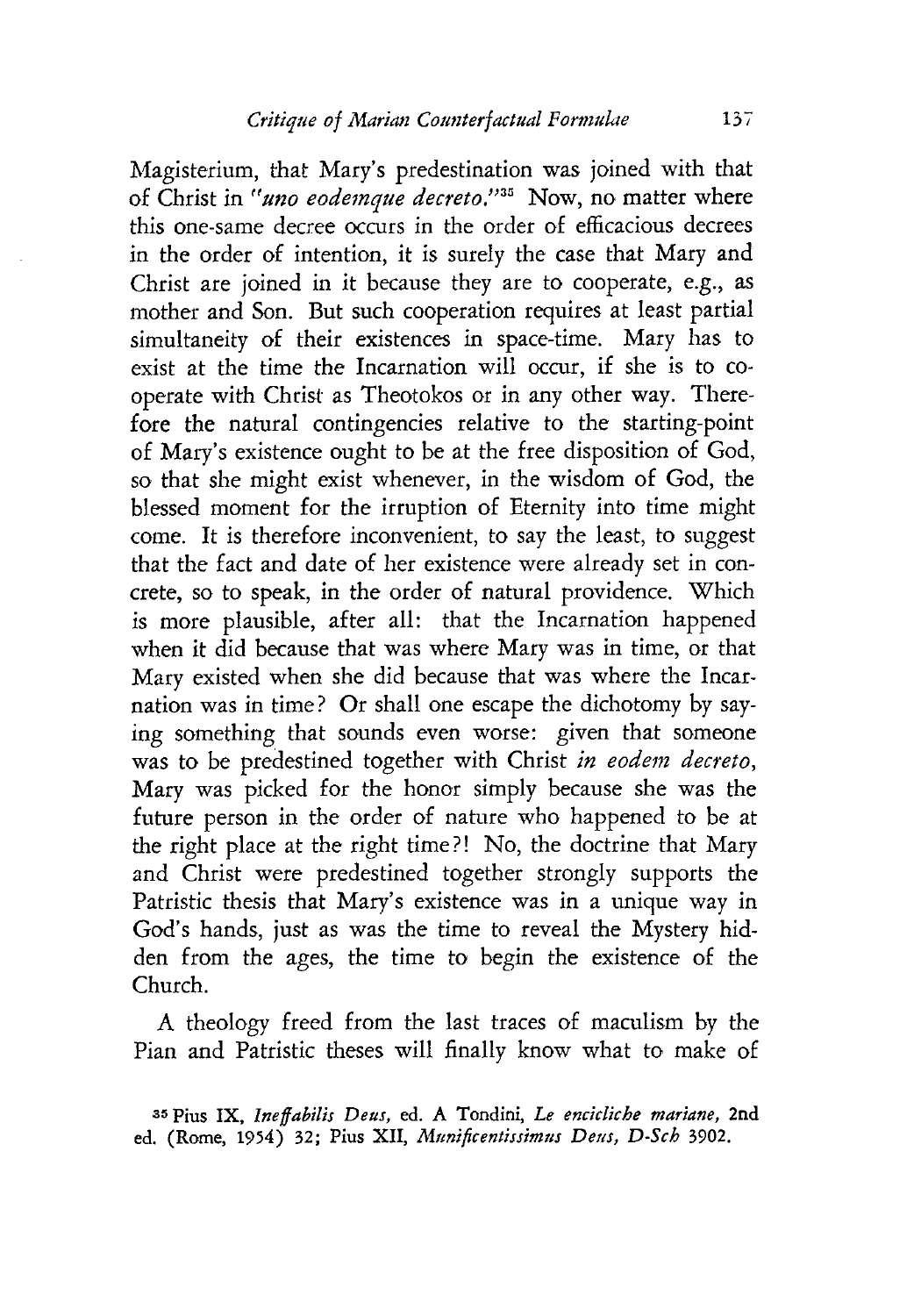the typology between Mary and the Church. It is not *just* a matter of spiritual motherhood nor of exemplarity in being redeemed. It is a matter of a distinct mode of existence— the existence proper to the new humanity-—not only in the radical sense of *esse* but also in the pregnant sense of *Existenz.* This existence consists in being-in-Christ, reconciling the world. It is a being-in-the-world but not a being-of-the-world. Intrinsically co-redemptive, it is not only the being-in-Christ of His mystical members but also the being of Christ in them, communicating His life through them to the rest of humanity. Predicable directly of the Church herself—and of Mary—this mode of existence is predicable only indirectly of the likes of us, that is, insofar as we are in the Church as living participants actualizing our baptism. For in us our being-in-the-world is not our being-in-Christ; we live a tension between the old humanity and the new; we are not simply the presence of the new. Our being-in-the-world was first a being-of-the-world, so that although the victory is won, each of us is born to the struggle. *Omnes Christiani ad dimicationem nati.*

*Maria autem ad victoriam.* Not merely a favored instance of the old humanity, she is not an instance of that humanity at all; she is the first instance of the new humanity. Never therefore a part of captive Israel which awaits redemption, she was already the Church, which is humanity already in Christ ransoming His brothers. Never a part of Adamitic mankind-born-in-sin, she is the new Eve whose only head is Christ. Not a freakish case of exceptional graces, the very sanctity of the Church existed in her, as it subsisted in Christ. Utterly and simply the presence of the new, her being-in-theworld *was* her being-in-Christ. She is the one in whom co-redemptive *Existenz* includes her *esse* itself. As the woman in whom all that the Church is mystically exists physically, she is the Bride *par excellence*. While as mystical Body the Church finds her identity in Christ her head, as eschatological Bride she finds her identity in Mary. The Church is Christ, and the